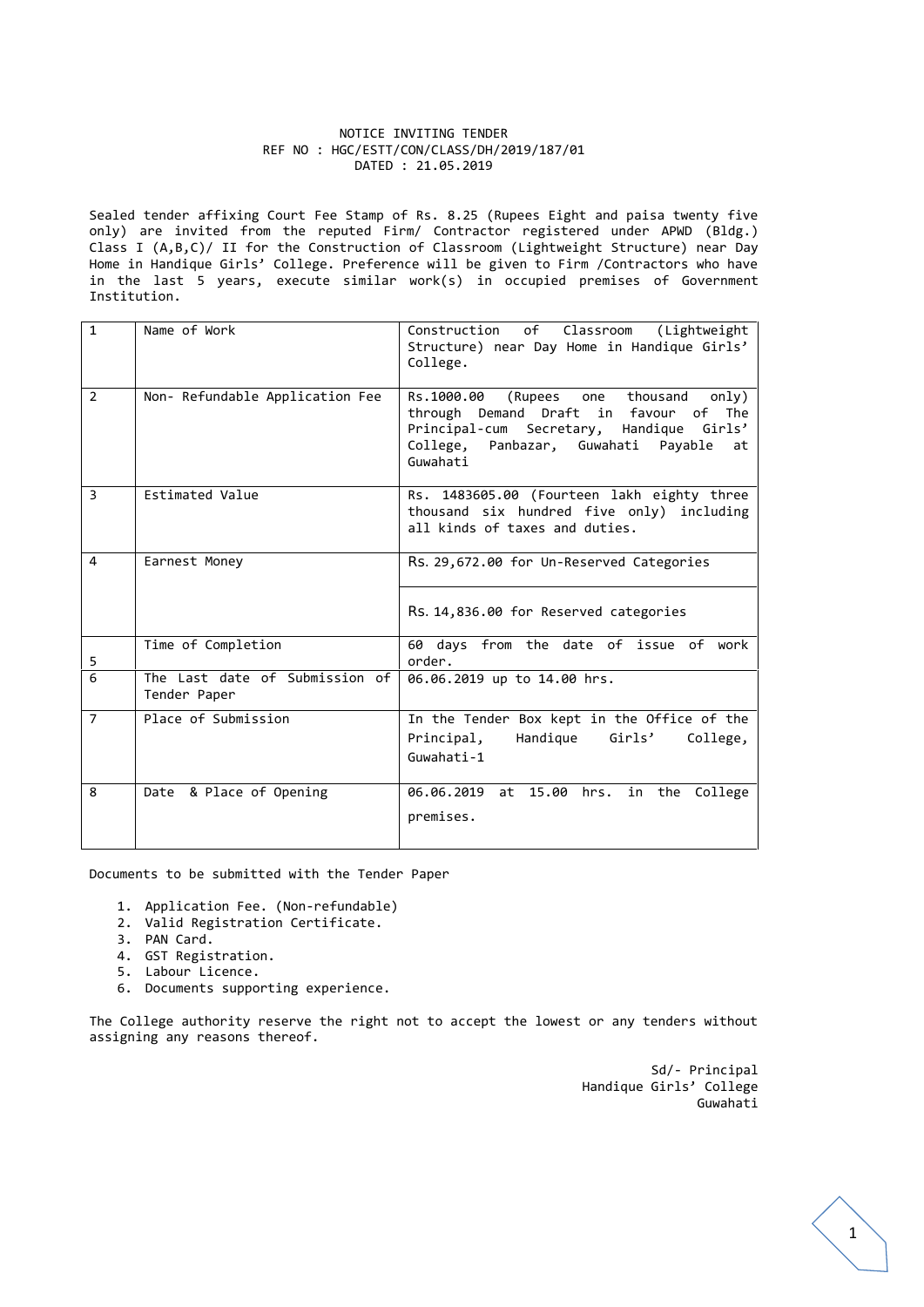# **HANDIQUE GIRLS COLLEGE (GUWAHATI)**

**DETAIL NOTICE INVITING TENDER FOR CONSTRUCTION OF CLASSROOM (LIGHTWEIGHT STRUCTURE) NEAR DAY HOME IN HANDIQUE GIRLS' COLLEGE.**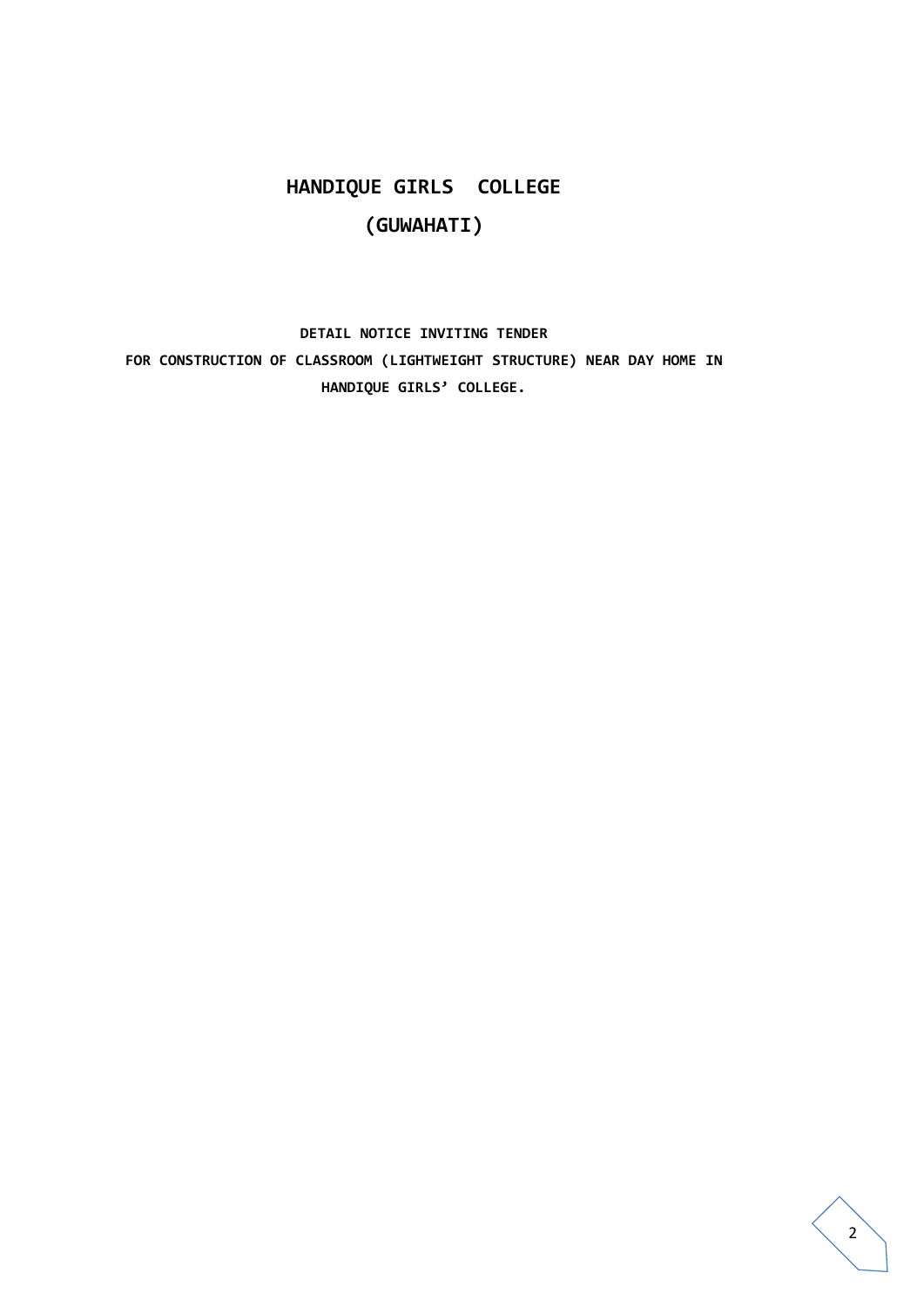## **OFFICE OF THE PRINCIPAL ,**

## **HANDIQUE GIRLS COLLEGE, GUWAHATI**

#### **Name of the Work :- Construction of Classroom (Lightweight structure) near Day Home in Handique Girls' College.**

Details for the Firm/ Contractor :

| $\mathbf{1}$   | Name                      |  |
|----------------|---------------------------|--|
| $\overline{2}$ | Complete Postal Address : |  |
| 3              | Phone No.                 |  |
| 4              | Email(if any)             |  |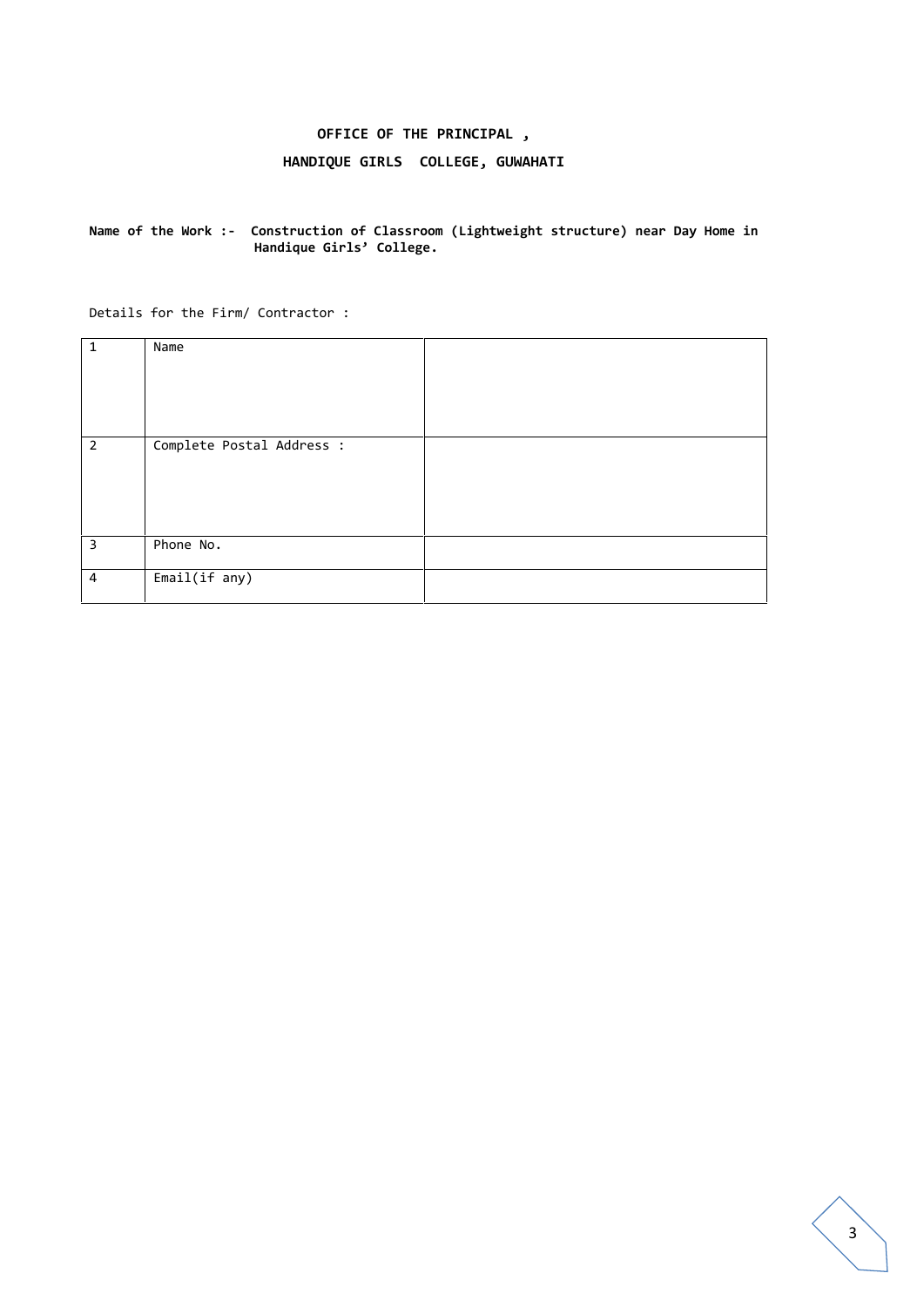## **HANDIQUE GIRLS COLLEGE**

#### **Detailed Notice Inviting Tenders**

1. Sealed tenders are hereby invited on behalf of the Government of Assam from the Architect/ Engineers/ Entrepreneurs/ firms of Class I (A,B & C) / II Category and Possessing requisite experience of construction of buildings in occupied premises for the following work.

Name of work : Construction of Classroom (Lightweight structure) near Day Home in Handique Girls' College.

Location : Handique Girls' College, Dighalipukhuri West Guwahati

Estimated Value : **Rs.14,83,605.00 (Rupees Fourteen lakhs eighty three thousand six hundred five only)**

2. The tender should bear a court fee stamp of Rs. 8.25 (Rupees Eight and Paisa Twenty Five) only (non-refundable) to be affixed with the tender without which no tender will be considered for acceptance.

3. Tenders, which should always be placed in sealed cover, with the name of work written on the envelopes will have to dropped at the Tender Box located in the College campus up to 14.00 hrs. of June 6, 2019, and will be open on the June 6, 2019 at 15.00 hrs. in presence of attending tenderers or their authorized representatives.

3(a) The time allowed for completion is **60 (Sixty days)** from the 5 th day of the issue of the formal work order.

4. The tenderers should quote the rates as per items mentioned in **Annex-1** (**Bill of quantities)** for Construction of Classroom (Lightweight structure) near Day Home. Bidders are advised to visit the site, with intimation to the Principal, Handique Girls' College, to acquaint themselves with the work before submitting their bids.

5. The complete tender documents containing the tender forms, general forms, general and special conditions of contract, etc. can be obtained from the College website www.hgcollege.edu.in . The interested bidder has to download the tender documents and submit the same along with necessary supporting documents.

6. The earnest money need to be paid by the tenderers expressing interest as mentioned in tender form.

7. The selected tenderer will have to sign the formal tender form after depositing the necessary security money at the rate of 2% of the tender value of the work within specified time from the date of issue of selection order failing which an amount equivalent to 2% of the tender value of the work shall stand forfeited to the Principal, Handique Girls College.

8. The acceptance of tender will rest with the **Construction and Maintenance Committee, Handique Girls College, Guwahati, Kamrup, Assam,** herein after called 'Committee' who **does not bind** itself to **accept the lowest tender and reserves to itself the authority to reject any or all the tenders received without assigning any reason**. All tenders in which any of the prescribed conditions are not fulfilled or are incomplete in any respect are liable to be rejected.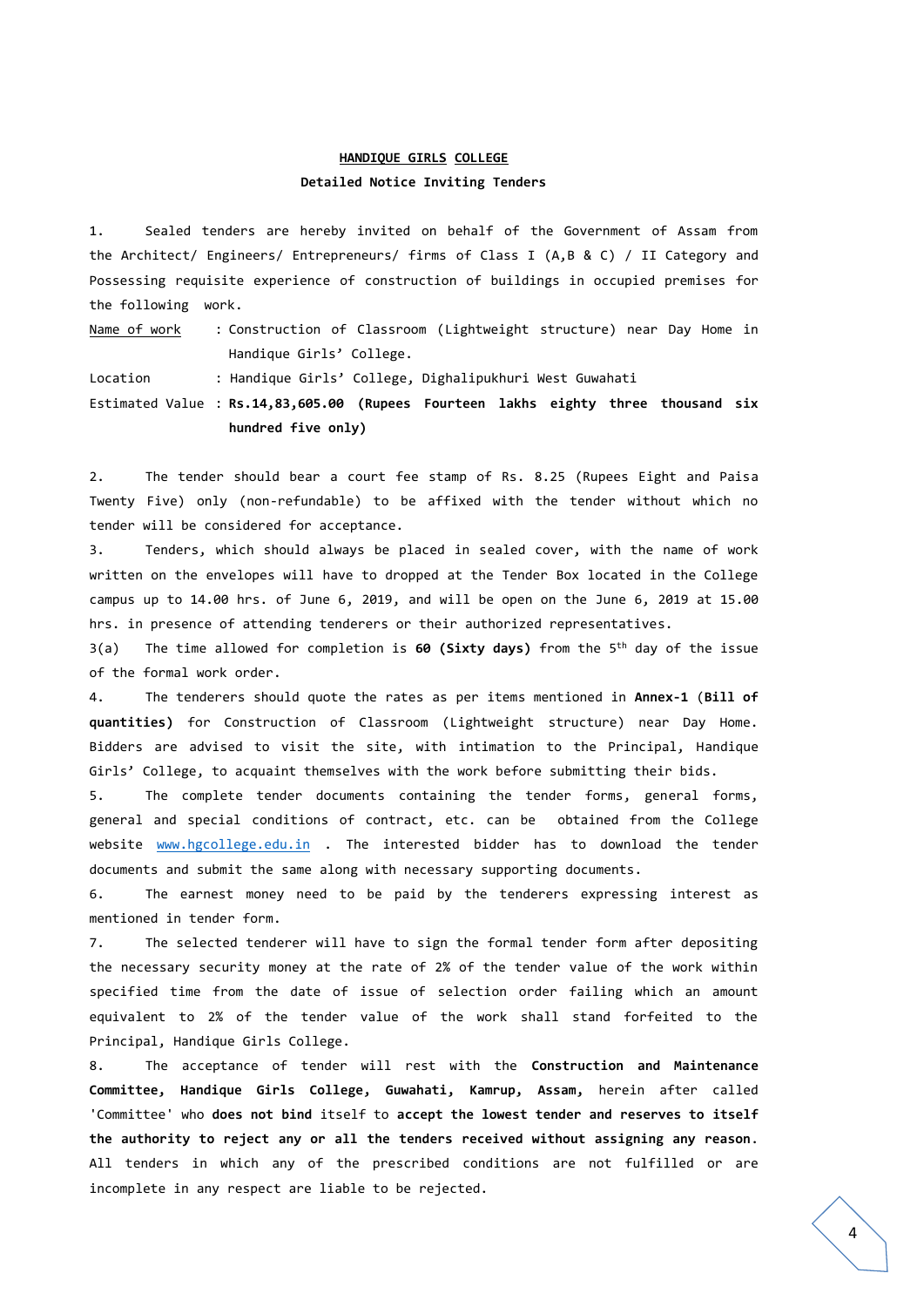9. Canvassing in connection with tender is strictly prohibited and the tenders submitted by the contractors who resort to such canvassing will be liable to rejection. 10. On acceptance of the tender, the name of accredited representative(s) of the contractors who should be responsible for taking instructions from the herein after called Principal shall be communicated to the **Principal, Handique Girls College**.

11. All rates shall be quoted on the proper form furnished with the tender documents. Special care should be taken to write the rate in figures as well in words, and the amount in figures only, in such a way that interpolation is not possible.

12. The contractors must produce Income Tax Clearance Certificate on the latest form as prescribed by the Ministry of Finance, Government of India.

13. No Engineer of gazette rank or other Gazetted Officer employed in Engineering Administrative duties in an Engineering Department of the State/Central Government is allowed to work as a Contractor for a period of two years after his retirement from Government Service without the previous permission of the Government. This contract is liable to be cancelled if either the contractor or any of his employees is found at any time to be such a person who had not obtained the permission of the Government as aforesaid before submission of tender or engagement in the Contractor services.

14. The tender for works shall remain open for acceptance for a period of 180 (One Eighty) days from the date of opening the tenders. If any tenderers withdrawn his tender before the said period or makes any modification in the items and conditions of the tender which are not acceptable to the Committee, then the Committee shall without prejudice to any other right or remedy be at liberty to forfeit an amount equivalent to 2% of the value of the contract from the earnest money.

15. The tender for the work shall not be witnessed by a contractor or contractors who himself/ themselves has/have tendered or who may tender for the same work. Failure to observe this condition should render tenders of the Contractors tendering as well as witnessing the tender in liable to summarily rejected.

16. The tender shall be for the composite work mentioned in this N.I.T.

17.(a) Before tendering, the intending tenderer shall inspect the site to fully acquaint himself / herself about the condition in regard to accessibility of site and locality, nature and extent of ground, working conditions including, stacking of materials, installation of T&P etc. conditions affecting accommodation and movement of labour etc., required for the satisfactory execution of the work/ contract. No claim whatsoever on such account shall be entertained by the Handique Girls' College under any circumstances.

(b) The intending tenderer should also inspect the quarry and satisfy himself/ herself about the quality and availability of the various materials. The Principal shall not consider, after acceptance of the contract, to pay any extra charges for lead or any other reasons, in case, the contractor is found later on, to have misjudged quality and availability of materials in the quarry.

18. The contractor's responsibility for the contract shall commence from the date of issue orders of acceptance of tender.

19. Unsealed tenders will be summarily rejected.

20. The Contractor should read the specifications and study the other terms and conditions carefully before submitting the tender.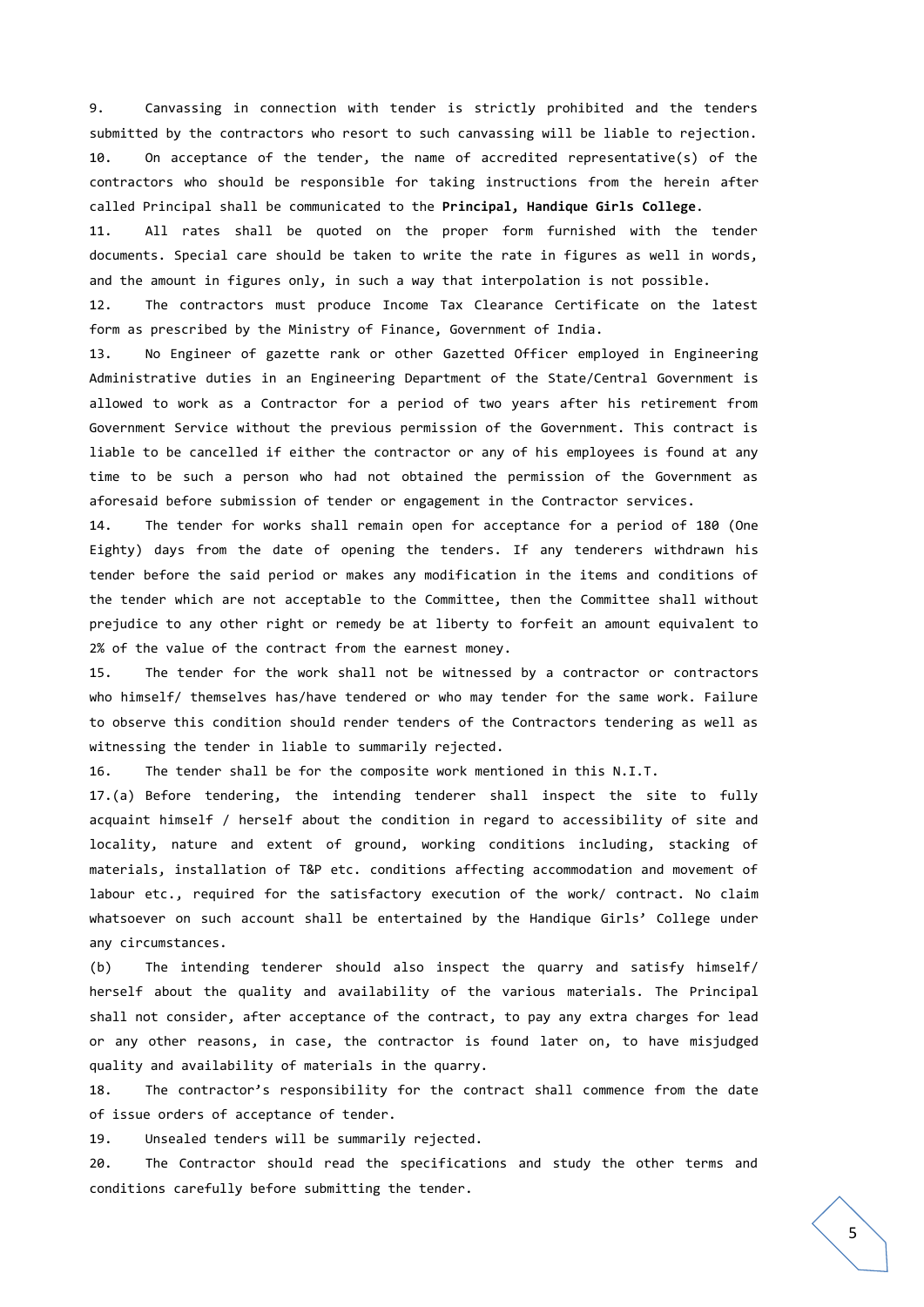21. If it is found that the tender is not submitted in the proper manner or conditions, too many corrections or assured rates or amount, it would be open for the **Committee** to take suitable action against the Contractor.

22. The tenderers shall sign a declaration under the official secret act for maintaining secrecy of the tender documents drawings or any other records connected with the work given to them. The unsuccessful tenderers shall return all the drawings given to them.

#### **DECLARATION**

I/We hereby declare that I/We shall treat the documents, drawings and other records connected with the works as secret/confidential and shall not communicate information derived therefrom to any person other than a person to whom I/We am/are authorized to communicate the same or used the information to any manner prejudicial to the safety of the Handique Girls' College.

> HANDIQUE GIRLS COLLEGE,GUWAHATI -1 (TENDER FORM ) Item Rate tender and Contractor for works.

\_\_\_\_\_\_\_\_\_\_\_\_\_\_\_\_\_\_\_\_\_\_\_\_\_\_\_\_\_\_\_\_\_\_\_\_\_\_\_\_\_\_\_\_\_\_\_\_\_\_\_\_\_\_\_\_\_\_\_\_\_\_\_\_\_\_\_

#### **GENERAL RULES AND DIRECTIONS FOR THE GUIDANCE OF CONTRACTORS**

- 1. In the event of the tender being submitted by a firm, it must be signed separately by each member thereof, or in the event of the absence of any partner, it must be signed on his behalf by a person holding a power of attorney, authorizing him to do so. Such power of attorney to be produced with tender, must disclose that the firm is duly registered under the Indian partnership Act.
- 2. Receipt for payments made on account of a work, when executed by a firm, must also be signed by the several partners, except where the contractors are described in their tender as a firm, in which case the receipts must be signed in the name of the firm by one of the partners, or by some other person having authority to give effectual receipts for the firm.
- 3. The **Committee** or its duly authorized person will open tenders on the presence of any intending contractors who may be present at the time, and will initial and date the tenders. In the event of a tender being accepted, a receipt for the earnest money forwarded therewith shall there upon be given to the contractor who shall there upon for the purpose of identification sign copies of the specifications and other documents as mentioned in Rule-I. in the event of a tender being rejected, the earnest money forwarded with such unaccepted tender shall there upon be returned to the contractor for making the same.
- **4.** The **Committee** shall have the right of rejecting all or any of the tenders without assigning any reasons and with also not be **bound to accept the lowest tender.**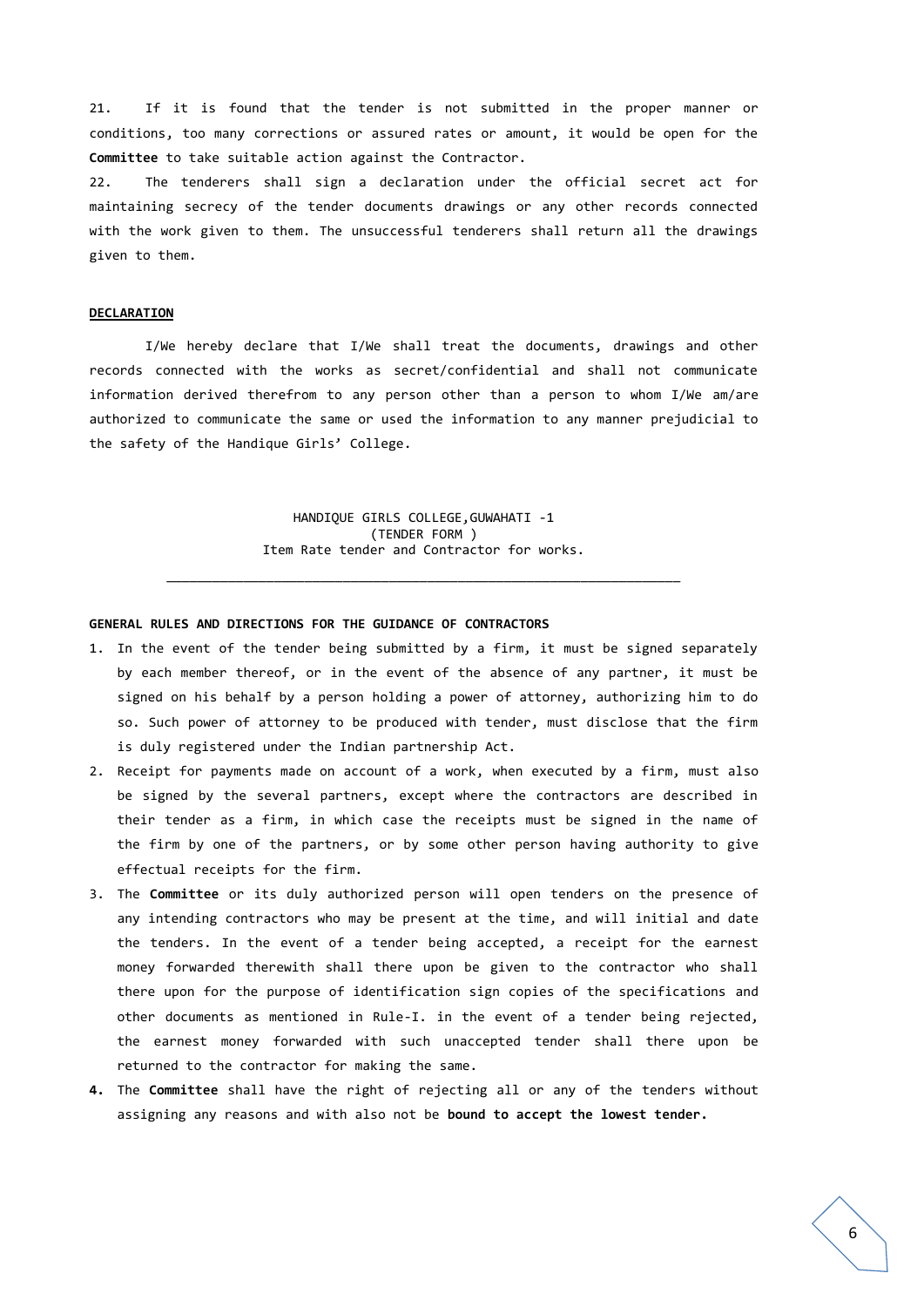#### **TENDER FOR WORKS**

I/We hereby tender for the execution, to the **Principal, Handique Girls' College** of the work specified in the underwritten memorandum within the time specified on such memorandum at the rates specified therein, and accordance in all respects with the true intent and meaning of the specifications, designs, designs drawing and instruction in writing referred into Rule I thereof and in Clause 11 of the annexed conditions and with such materials as are provided for by and in all other respects in accordance with such conditions so far as applicable.

#### **MEMORANDUM**

#### **General Description**

| a) | Estimated cost                                    | Rs. 14,83,605.00 (Rupees fourteen lakhs eighty<br>three thousand six hundred five only) |
|----|---------------------------------------------------|-----------------------------------------------------------------------------------------|
| b) | Earnest Money                                     | Rs. 29,672.00 for un-reserved category bidder                                           |
|    |                                                   | Rs. 14,836.00 for reserved category bidder                                              |
| C) | Security Deposit (After selection)                | Rs. 29,672.00 for all kinds of bidder.                                                  |
| D) | Percentage if any, to be deducted from<br>Bill(s) | 9% as performance guarantee                                                             |
| e) | Time allowed for commencement of work             | 5 days from the date of issue of work order.                                            |

Should this tender be accepted in whole or part, I/We hereby agree to abide by and fulfill all the terms and provisions of the said conditions of contracts annexed thereto so far as applicable and/or in default thereof to forfeit and pay to the Principal, Handique Girls' College, the sums of money mentioned in the said conditions.

> Signature of the contractor before submission of tender

Dated the \_\_\_\_\_\_\_\_\_\_\_\_\_ \_day of 2019

Witness\*\* Signature of the contractor before submission of tender

Address: Occupation:

The above tender is hereby accepted by me on behalf of **Construction & Maintenance Committee, Handique Girls College**.

Dated the \_\_\_\_\_\_\_\_\_\_\_\_\_\_\_\_\_\_\_\_ day of 2019

Signature of the In charge by whom accepted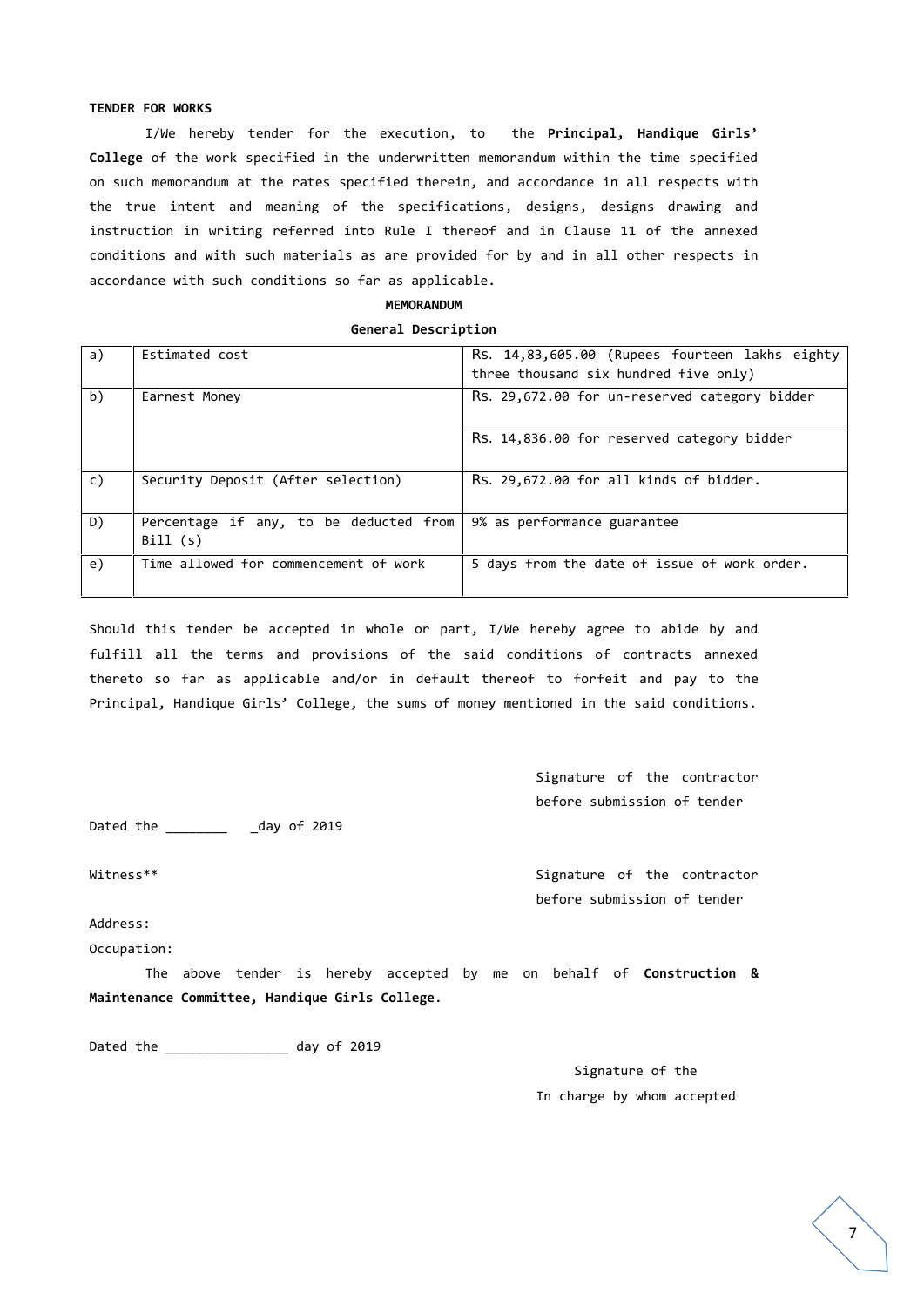#### **CONDITIONS OF CONTRACT**

#### **Definitions**:

.

- 1. The "Contract" means the documents forming the tender and acceptance thereof and the formal agreements executed between Principal, Handique Girls' College and the Contractor, together with the documents referred to therein including these conditions, the specifications designs, drawing and instructions issued from time to time by the Principal and all these documents taken together shall be deemed to form one contract and shall be complementary to one another.
- 2. The "Committee" means "Construction & Maintenance Committee of Handique Girls' College.
- 3. The "Principal" means the Principal of Handique Girls' College.
- 4. The "Engineer" means technical persons from consulting Engineering Firm and/or any technical person appointed by Handique Girls' College.
- 5. In the contract the following expressions shall, unless the context otherwise requires, have the meanings, hereby respectively assigned to them:
	- (a) The expression "Work" or "Works" shall unless there be something either in the subject or context repugnant to such condition be construed and taken to mean the works by or by virtue of the contract / contracted to be executed whether temporary or permanent, and whether original, altered, substituted or additional.
	- (b) The 'Site' shall mean the land and/or other places on, into or through which is to be executed under the contract or any adjacent land, path or street through which work is to be executed under the contract or any adjacent land, path or street which may be allotted or used for the purpose of carrying out the contract.
	- (c) The 'Contractor' shall mean the individual or firm or company, whether incorporated or not undertaking the works and shall include the legal personal representative or such individual or the persons composing such firm or company, or the successors of such form or company and the permitted assignees of such individual of firm of firms or company. Works imparting the singular number include the plural number and vice

versa.

## **CLAUSE 1 :**

#### **Security Deposit:**

The person/persons, whose tender may be accepted (herein after called the contractor) shall permit **Principal** at the time of making any payment to his work done under the contract to deduct such sum as will amount to 9 percent of the all money so payable, such deduction to be held by the **Handique Girls' College** free of interest by way of performance guarantee.

Unless he is/they are exempted from payment of Security deposit in individual cases or has/have deposited the amount of Security at the rate mentioned above in cash or in the form of Government securities or Fixed Deposit Receipts of any Nationalized bank or State Bank of India. In case of fixed deposit receipt of any Bank is furnished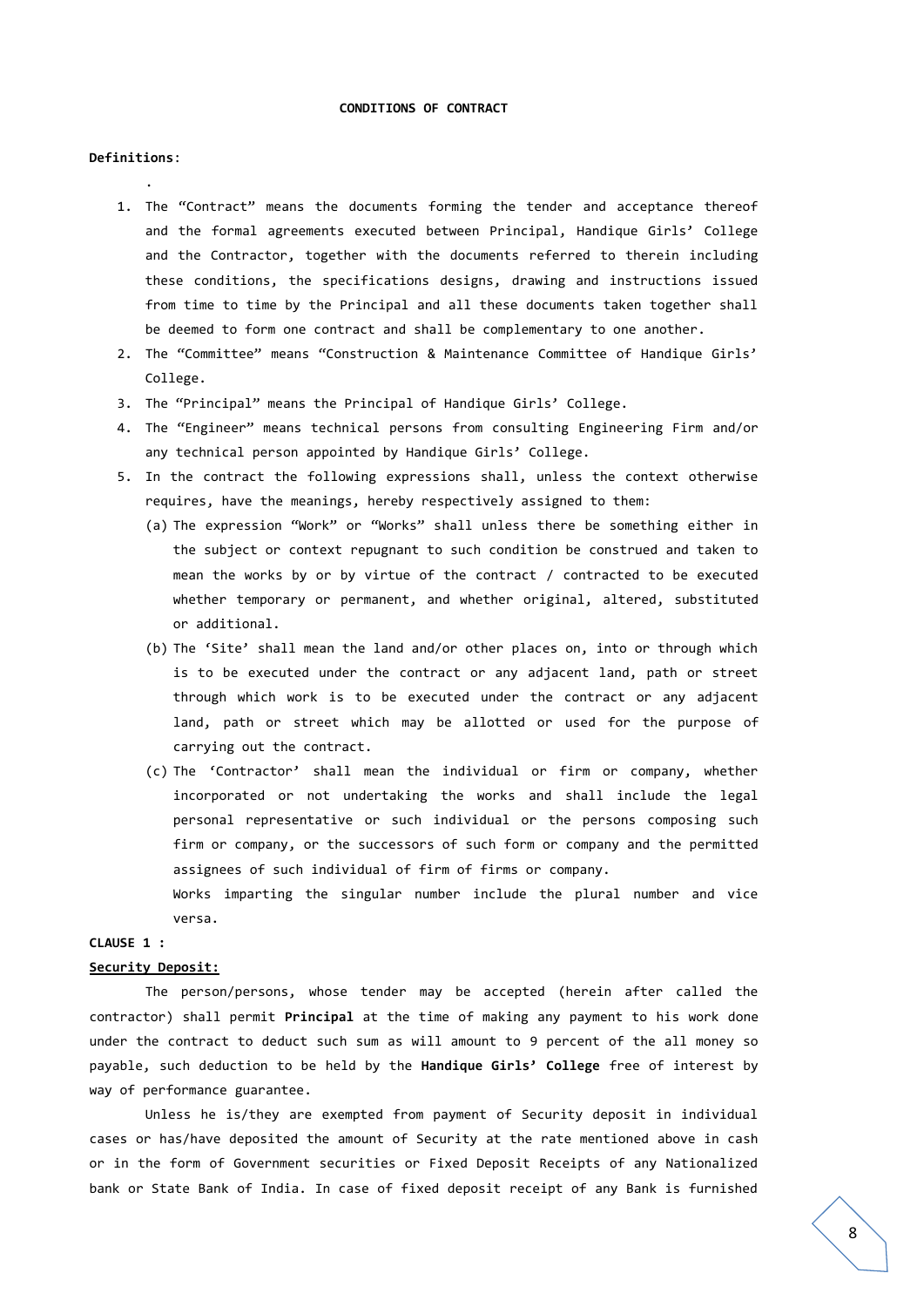by the contractor to the Government as part of the security deposit and Bank goes into liquidation or for any reason is unable to make payment against the said fixed deposit receipt. The loss caused thereby shall fall on the contractor and the contractor shall forthwith on demand furnish additional security to the Handique Girls' College to make good the deficit.

All compensation or the other of money payable by the Contractor to the **Handique Girls College** under the terms of this contract may be deducted from or paid by the sale of sufficient part of his security deposit or from the interest arising there from, or from any sums which may be due to or may become due to the contractor by the **Handique Girls' College** or any account whatsoever and in the event or his Security Deposit being reduced by reason or such deductions or sale as aforesaid the contractor shall within 10 days thereafter make good in cash or guarantee Bonds in favour of the Handique Girls College executed or fixed deposit receipt tendered by the State Bank of India or by Nationalized Banks (in case of guarantee offered by Nationalized Bank, the amount shall be within financial limits prescribed by the Reserve Bank of India) or Government Securities (if deposited for more than 12 months) endorsed in favour of the Principal, Handique Girls College, any sum or sums which may have been deducted from, or raised by sale of construction security deposit or any part thereof. The Security deposit shall be collected from the running bills of the Contractor at the rates mentioned above.

The security deposit will be retained by the Principal, Handique Girls College for six months after completion of works (i.e. after the date of issue of work completion certificate) unless after a part of the work has been completed further works is postponed owing to cause outside the Contractor's control in which case Principal, Handique Girls College. may refund corresponding proportionate part of the Security Deposit six months after the completion of that part of the work.

#### **Clause 2**

The time allowed for carrying out the work as entered in the tender shall be strictly observed by the contractor and shall be reckoned from five days the date on which the order to commence work is given to the contractor. The work shall throughout the stipulated period of the contract be proceeded with all due diligence (time being deemed to be of the contract on the part of the contractor) and the contractor shall pay as compensation an amount equal to one percent of such smaller amount as the **Principal / Committee** (whose decision in writing shall be final) may decide on the amount of the estimated cost of the whole work as shown in the tender for everyday that the work remains unconvinced or unfinished, after the proper dates. And further to ensure good progress during the execution of the work the contractor shall be bound, in all cases in which the time allowed for any work exceeds one month, to complete one fourth of the whole of the work before one fourth of the whole time allowed under the contract has elapsed, one half of the work before one half of such time has elapsed, and three fourths of the work before three fourths of such time has elapsed, such estimation of the amount of work done at any period being made by **Principal/ Committee** whose decision shall be final. In the event of the contractor failing to comply with the condition he/ she/ they shall be liable to pay as compensation an amount equal to one percent or such smaller as the **Principal / Committee** (whose decision in writing

9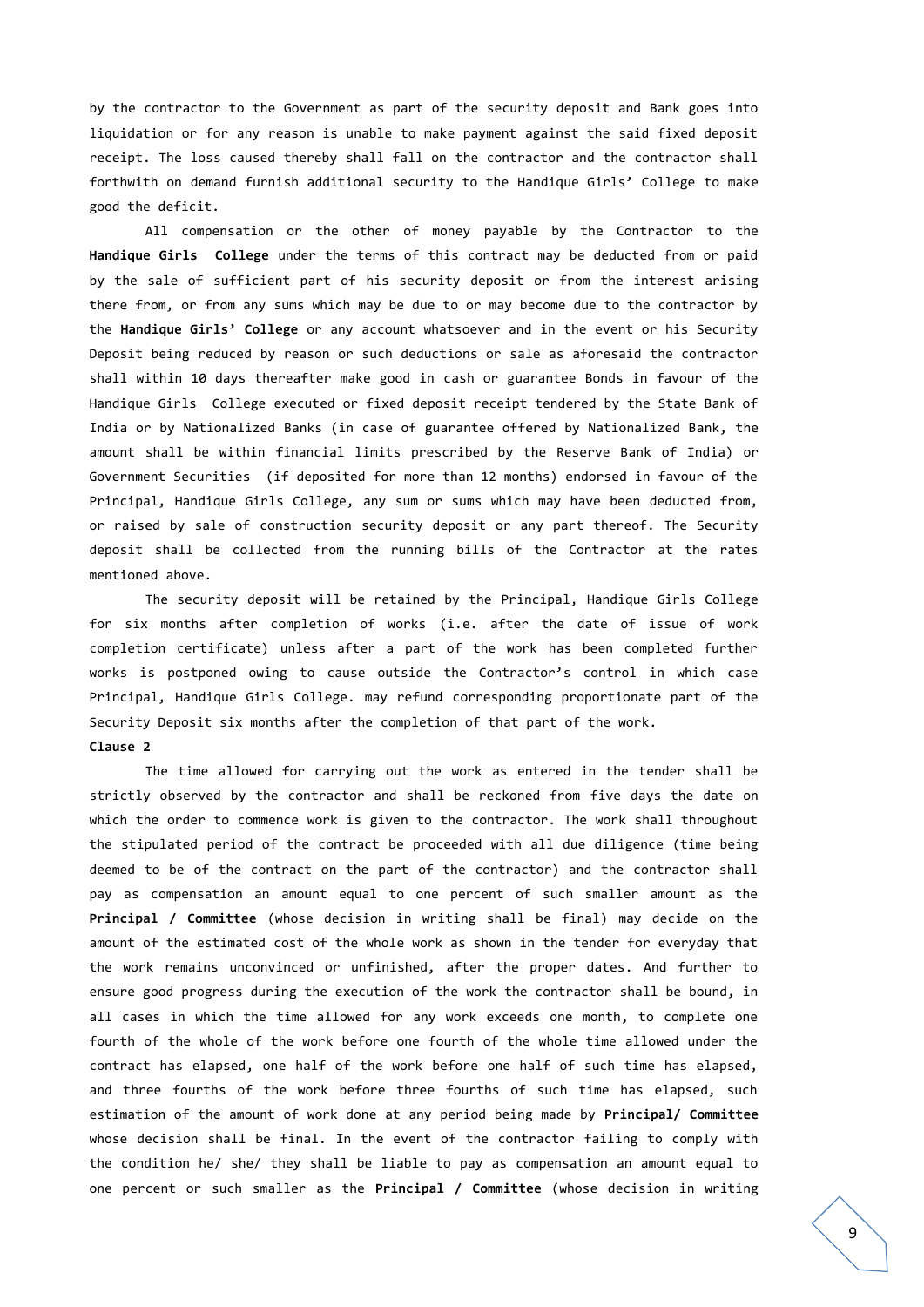shall be final and conclusive) may decide on the said estimated cost of the whole for every day that the due quantity of work remains in completed. Provided always that the entire amount of compensation to be paid under the provisions of this clause shall not exceed 10 percent on the estimated cost of the work, as shown in the tender. **Clause 3:**

In any case in which under any clauses of this contract, the contractor shall have tendered himself / herself liable to pay compensation amounting to fifty percent or more of his / her security deposit (whether paid in one sum or deducted by installments) **Principal** on behalf of the Handique Girls College shall have power to adopt any of the following courses, as he may deem best suited to the interest of the Handique Girls' College.

- a) To rescind the contract, as to which decision notice in writing to the contractor under the hand of the **Principal** shall be final and conclusive, and in which case the security deposit of the contractor shall stand forfeited, and absolutely at the disposal of the Principal, Handique Girls College.
- b) To measure up the work of the contractor and to take such a part thereof as shall be unexecuted out of his/ her hands, and to give it to another contractor to complete in which case any expenses which may be incurred in excess of the sums which would have been paid to the original contractor if the whole work had been executed by him as to the amount of which excess the certificate in writing of the **Principal** shall be final and conclusive shall be borne and paid by the original contractor and may be deducted from any money due to him by the Handique Girls College under the contract or otherwise, or from his / her security deposit or the proceeds the sale thereof, or a sufficient part thereof.

In the event of any of above courses being adopted by the Principal, the contractor shall have no claim to compensation for any loss sustained by him by reason of his having purchased or procured any material or entered into any engagements, or made on advances on account of or with a view to the execution of the work or the performance of contract. And in case the contract shall be rescinded under the provision aforesaid, the contractor shall not be entitled to recover or be paid any sum for any work thereof actually performed under this contract, unless and until the **Committee** shall have certificate in writing the performance of such work and the value payable in respect thereof, and he shall only be entitled to the paid the value to certified.

#### **Clause 4:**

If the contractor shall desire an extension of the time for completion of the work on the ground of his /her having been unavoidable hindered in its execution or on any other grounds he / she shall apply in writing to the Principal within 30 days of the date of hindrance or date of the occurrence or commencement of the aforesaid other grounds on account of which he / her desires such extension as aforesaid and the Principal shall, if in his opinion (which shall be final and conclusive) reasonable grounds be shown therefore, authorize such extension of time, if any, as may, in his / her opinion be necessary or proper.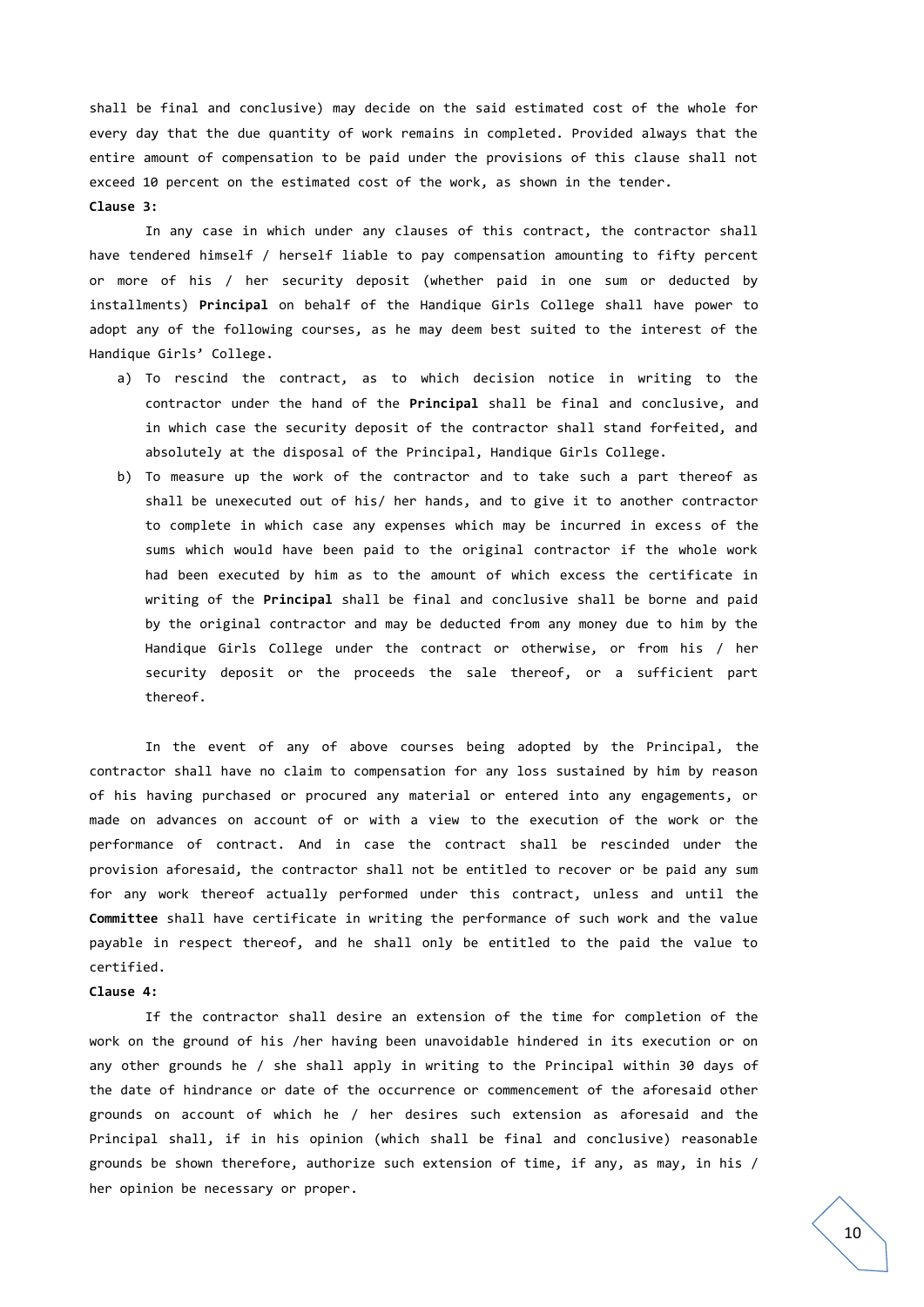#### **Clause 5:**

The contractor shall give the Principal notice in writing when the work is completed and on receipt so such notice, the **Committee** shall inspect the work and if completed verify the measurement book to this effect. The contractor shall then be furnished with a certificate by the **Committee** of such completion but not such certificate shall be given nor shall the work be considered to be completed until the contractor shall have removed from the premises, on which the work shall be executed all scaffolding, surplus materials and rubbish and shall have cleaned of all dirt from all wood worked doors, windows, walls, floors, or other parts of any structures in, upon, or about which the work has been executed or of which he / she may have had possession for purpose of the execution thereof, if the contractor shall fail to comply with the requirements of this clause as to removal of scaffolding, surplus materials and rubbish and cleaning off dirt on or before the date fixed for the completion of the work

#### **Clause 6:**

No payment shall be made for works estimated to cost less than rupees one thousand, till after the whole of the works shall have been completed and a certificate of completion given. But in the case of works estimated to cost more than rupees one thousand the contractor shall on submitting the bill therefore be entitled to receive a monthly payment proportionate to the part thereof then executed and passed by the **Committee**, whose certificate of such approval and passing of the sum so payable shall be final and conclusive against the contractor. But all such intermediate payments shall be regarded as payments by way of advance against the final payment only and not as payment for work actually done and completed and shall not preclude requiring of bad unsound and imperfect or unskillful work to be removed and taken away and reconstructed, or re-erected, or be considered as an admission of the due performance of the contract, or any part therein any respect or the accruing of any claim nor shall it conclude, determine, or effect in any way the powers of **Committee** under these conditions or any of them as to the final settlement and adjustment of the accounts or otherwise, or in any other way a vary or affect the contract. The final bill shall be submitted by the contractor within one month of the date fixed for completion of the work, in default the Principal may depute Engineering Consultant appointed by the College to verify the such submitted bill and measurement book in actual and ask for certification of the total amount payable, and on the basis of which the decision of the Principal/ Committee in this respect shall be final and conclusive.

#### **Clause 7:**

The contractor shall submit all bills on the printed forms to be had on application at the office the Principal**,** Handique Girls College and the charges in the bills shall always be entered on the rates specified in the tender or in the case of any extra work ordered in pursuance of these conditions, and not mentioned or provided for in the tender, at the rates hereinafter provide for such work. The measurements in detail should be taken in measurement books separately which will be verified by the appointed technical person of the Handique Girls' College or Members of the Committee**.**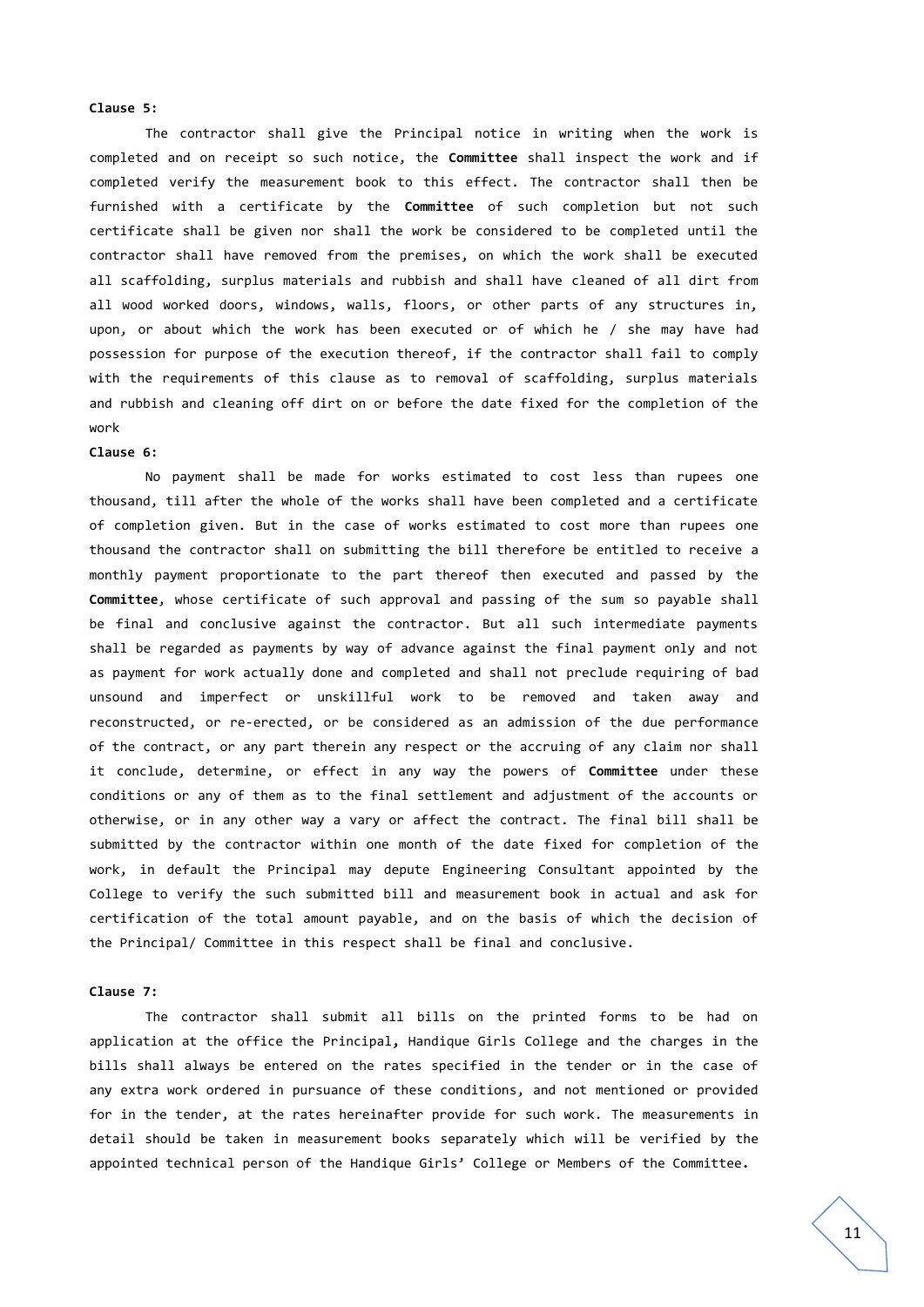#### **Clause 8 :**

The contractor shall execute the whole and every part of the work in the most substantial and workman like manner, both as regards materials and otherwise in every respect in strict accordance with the true intent and meaning of the drawings and specification. The contractor shall also confirm exactly, fully and faithfully to the true intent any meaning of the designs, drawings and instructions in writing relating to the work signed by the **Principal** and lodged in Handique Girls College and to which the contractor shall be entitled to have access at such office or on the site of work for the purpose of inspection during office hours and the contractor shall, if he / she so requires, be entitled at his / her own expense to make or cause to be made copies of the specification, and of all such designs, drawings, and instructions as aforesaid. **Clause 9 :**

The Principal & the Construction & Maintenance Committee shall have power to make any alterations, in, or addition to the original specification, drawings, design and instructions that may appear to him be necessary or advisable during the progress of the work and the contractor shall bound to carry out the work in accordance with any instructions which given to him / her writing and signed by Principal, and such alteration shall not invalided the contract; and any additional work which the contractor may be directed to do in the manner above specified as part of the work shall be carried out by the contractor the same conditions in all respects on which he agreed to do the main work and at the same rates as are specified in the tender for the main work. The time for completion of the work shall be extended in the proportion that the additional work bears to the original contract work and the certificate of the **Committee** shall be final and conclusive as to such proportion. And if the additional work, include any class of work for which no rate is provided in this contract, then such class of work shall be carried out at the rates entered in the schedule of rate of APWD, Govt. of Assam current at the time of execution and if such last mentioned class of work is not entered in the schedule of rates mentioned above, then the contractor shall within seven days of the date of his receipt the order carry out the work inform the Principal the rate which it is his intention charge for such class of work and if the Principal does not agree to this rate he / she shall, by notice in writing, be at liberty to cancel his order to carry out such class work, and arrange to carry it out in such manner as he may consider advisable/ provided always that if the contractor shall commence work or incur any expenditure in regard thereto before the rates have been determined as lastly herein before mentioned then and in such case he / she shall only be entitled, to be paid in respect or the work carried out or expenditure incurred by him prior to the date of the determinations of the rate and aforesaid according to such rate or rates as shall be fixed by the Principal. In the event of a dispute the decision of the Principal and Committee will be final and conclusive.

#### **Clause 10:**

If at any time after the commencement of the work the Handique Girls' College shall for any reason whatsoever not require the whole thereof as specified in the tender to be carried out, the Principal shall give notice in writing of the fact to the contractor who shall have no claim to any payment or compensation whatsoever, on account of any profit or advantage, which he/ she might have derived from the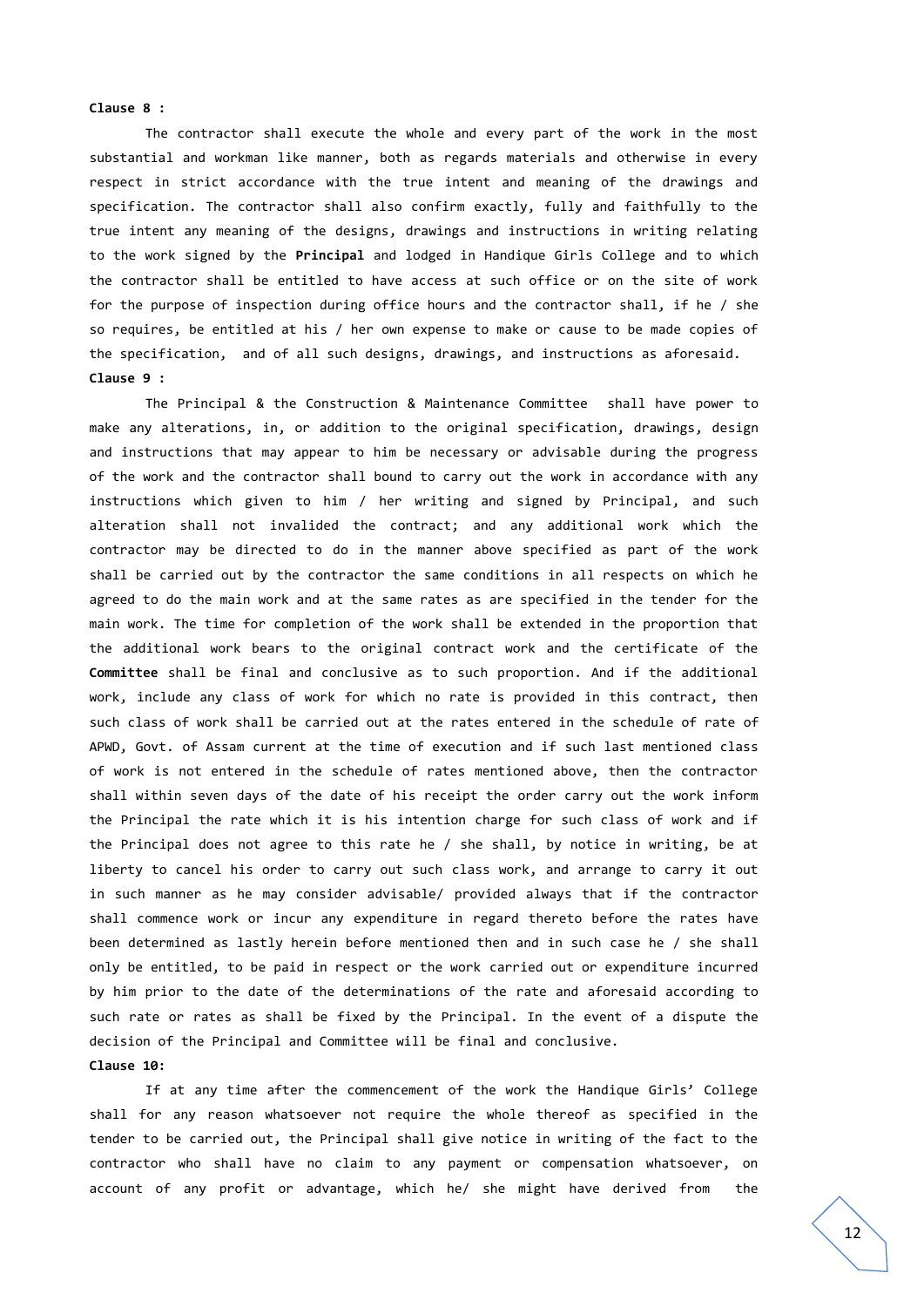execution of the work, in full, but in which he/ she did not derive in consequence of the full amount of the work not having been carried out , neither shall be have any claim for compensation by reason of any alternations having been made in the original specification, drawings, designs and instructions which shall involve any curtailment of the work as originally contemplated.

#### **Clause 11:**

If it shall appear to the Principal / Committee / Engineer, then any work has been executed with unsound, imperfect or unskillful workmanship, or with materials of any inferior description, or that contracted for or otherwise not in accordance with the contract, the contractor shall on demand in writing from the Principal specifying the work, materials or articles complained of notwithstanding that the same may have been inadvertently passes, certified and paid for forthwith rectify or removed and reconstruct the work so specified in whole or in part, as the case may require, or as the case may be remove the materials or article so specified and provide other proper and suitable materials or articles at his own proper charge and cost, and in the event of his failing to do so within a period to be specified by the Principal to his demand aforesaid, then the contractor shall be liable to pay compensation at the rate of one percent, on the amount of the contract for every day not exceeding ten days, while his failure to do so shall continue and in the case of the contractors continued failure over and above the ten days specified above, the Principal may rectify or remove, and re-execute the work or remove and replace with others the materials or articles complained of, as the case may be at the risk and expense in all respects of the contractor.

#### **Clause 12:**

All work under or in course of execution or executed in pursuance of the contract shall at all times be open to the inspection and supervision of the Principal / Committee / Engineer and the contractor at all times during the usual working hours and at all other times at which reasonable notice of the intension of the Principal / Committee / Engineer to visit the works shall have been given to the contractor, either by himself / herself to be present receive orders and instructions, or have a responsible agent duly accredited in writing present for that purpose. Orders given to the contractor's agent shall be considered to have the same force as if they had been given to the contractor himself / herself.

### **Clause 13:**

The contractor shall give not less than five days notice in writing to the **Principal** before covering up or otherwise placing beyond the reach of measurement or inspections any work in order that the same may be inspected or measured, and correct dimension thereof be taken before the same is so covered up or placed beyond the reach if measurement or inspection and shall not cover or place beyond the reach of measurement or inspection, any work without the and if any work shall be covered up or placed beyond the reach measurement or inspection without such notice having been given or consent obtained in writing the same shall be uncovered at the contractor's expense, or in default thereof no payment or allowance shall be made for such work or the materials with which, the same was executed.

13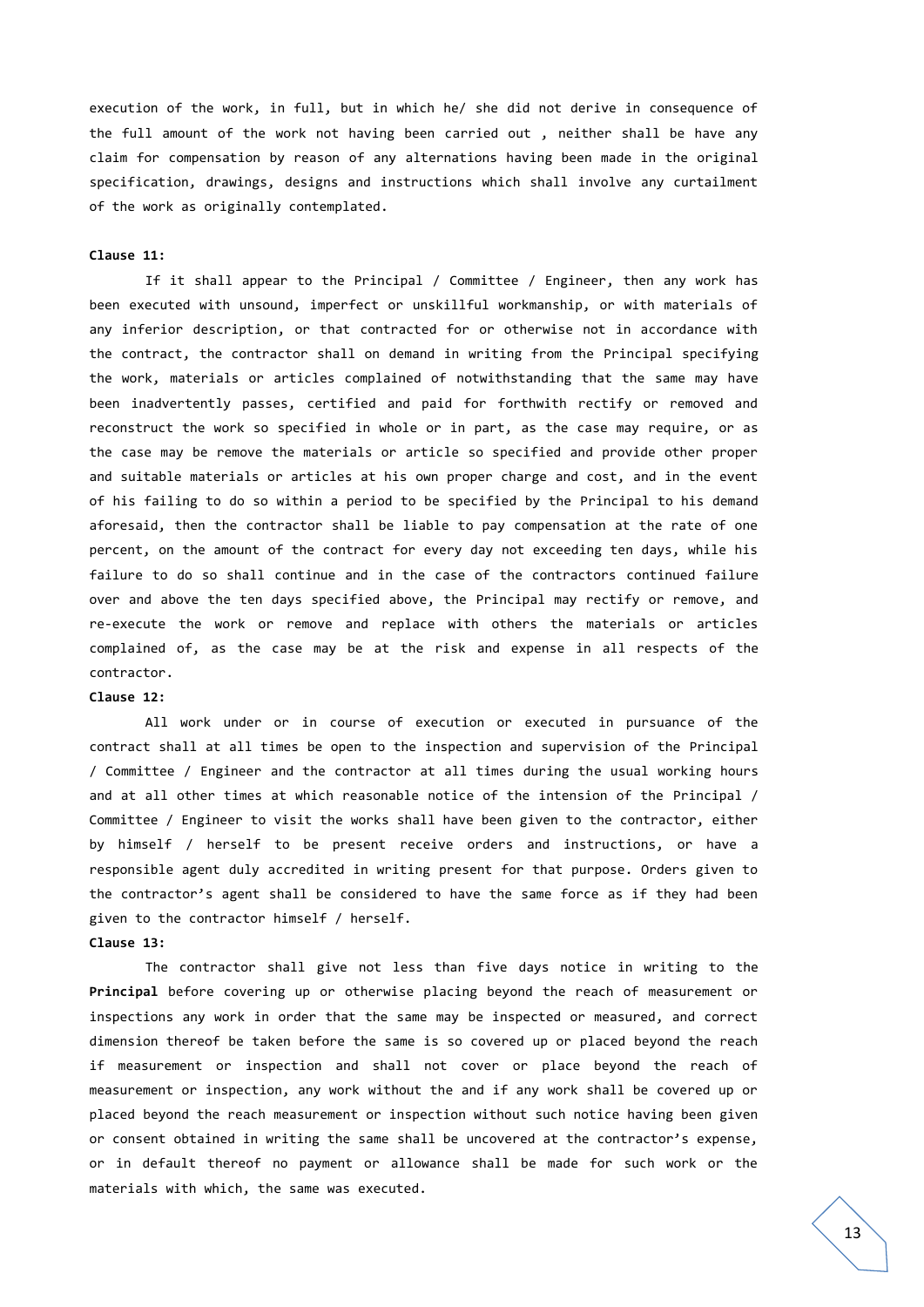#### **Clause 14:**

If the contractor or his work-people or servants, shall break, deface, injure, or destroy any part of a structure in which they may be working or any building, road, fence, road curb, water pipe, cables drains, electric/ Telephone post & wires, trees, enclosure, grass or grass land, or cultivated ground contiguous to the premises on which the work or any part of it is being executed, or if any damage shall happen to the work, while shall happen to the work, progress from any cause whatever or any imperfections become apparent in it within six months after a certificate, final or other, of at completion shall have been given by the Committee and Engineer as aforesaid, the contractor shall make the same good at his own expense, or in default, the Principal may cause the same to be made good by other workmen, and deduct the cost of (of which the certificate of the Committee and Engineer shall be final and conclusive) plus fifteen percent supervision charges from any sums that may be then or at any time thereafter may become due to the contractor or from his security deposits or the proceeds of sale thereof, or of a sufficient portion thereof.

#### **Clause 15:**

No female labour shall be employed within the limit of a cantonment and no labourer below the age of fourteen years shall be employed on the works.

#### **Clause 16:**

The contractor shall not assign or sub-let without the written approval of Principal. And if the contractor shall assign or sublet his contract attempt so to do, or become insolvent or commence any insolvency proceeding or make any composition with his creditors or attempt so to do, or if any gratuity, gift, loan, perquisite, reward or advantage pecuniary or otherwise, shall either directly or indirectly be given, promised, or offered by the contractor, or any of the servants or agents to any public officer or person in the employ of the Government in any way relating to his office or employment, or if any such officer or person shall become in any way directly or indirectly interested in the contract, the Principal may there upon by notice in writing rescind the contract and the security deposit of the contractor shall thereupon stand forfeited and be absolutely at the disposal of the Handique Girls' College and the same consequences shall ensure as if the contract has been rescinded under clause 3 here of and in addition to contractor shall not be entitled to recover or be paid for any work therefore actually performed under the contract.

#### **Clause 17:**

All works to be executed under the contract shall be executed under the direction and subject to the approval in all respects of the Principal for the time being who shall be entitled to direct at what point or points and in what manner they are to be commenced and from time to time carried on.

#### **Clause 18:**

The contractor shall pay his labours not less than the wages paid for similar work in the neighborhood.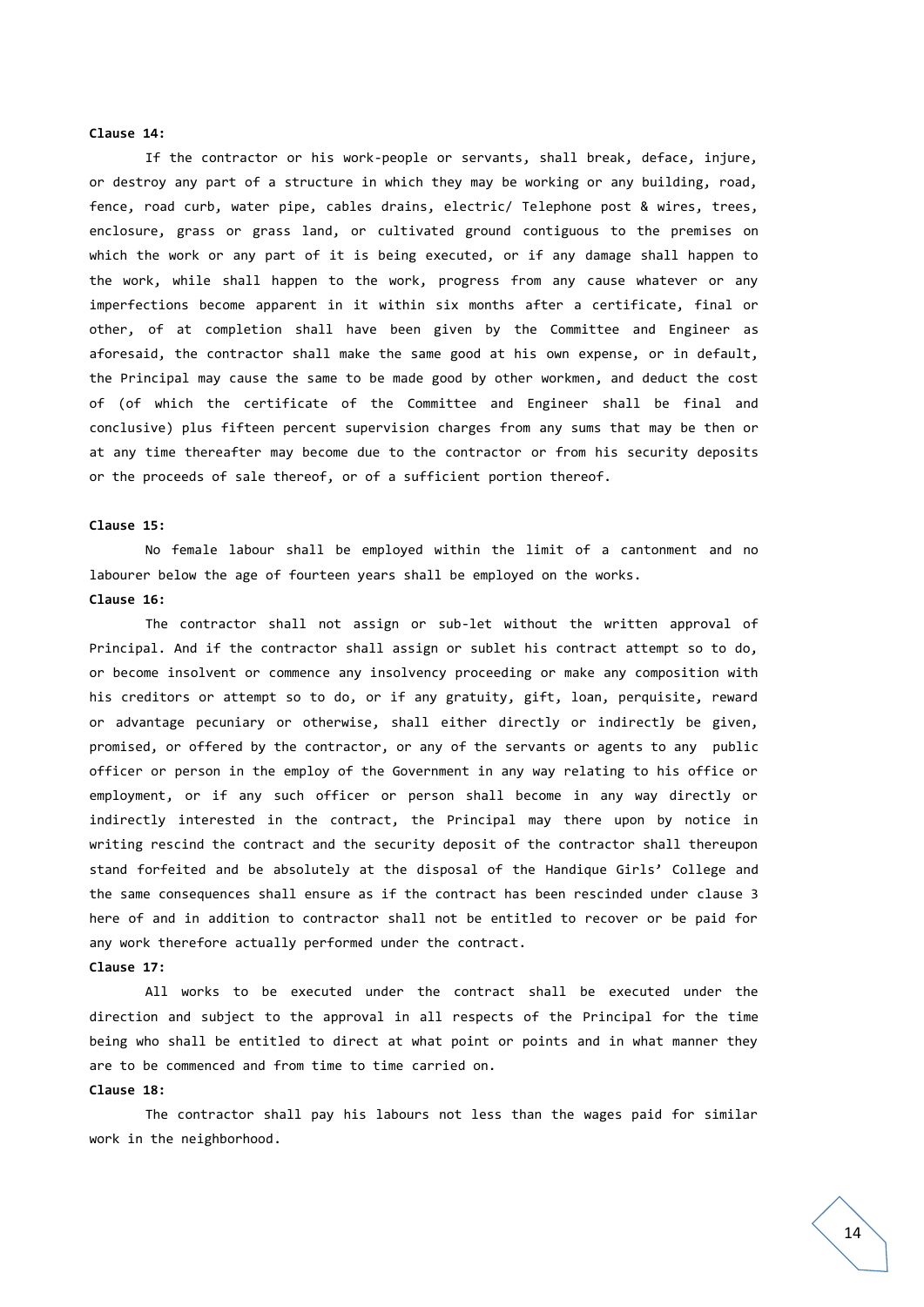#### **Clause 19:**

In the case of any class of work for which there is no such specification as is mentioned in Rule 1, such work shall be carried out in accordance with the specifications embodied in the Schedule of Rates of APWD, Govt. of Assam and in event of their not being included in the schedule of rates of APWD, Govt. of Assam, then in such case the work shall be carried out in all respect in accordance with the College authority.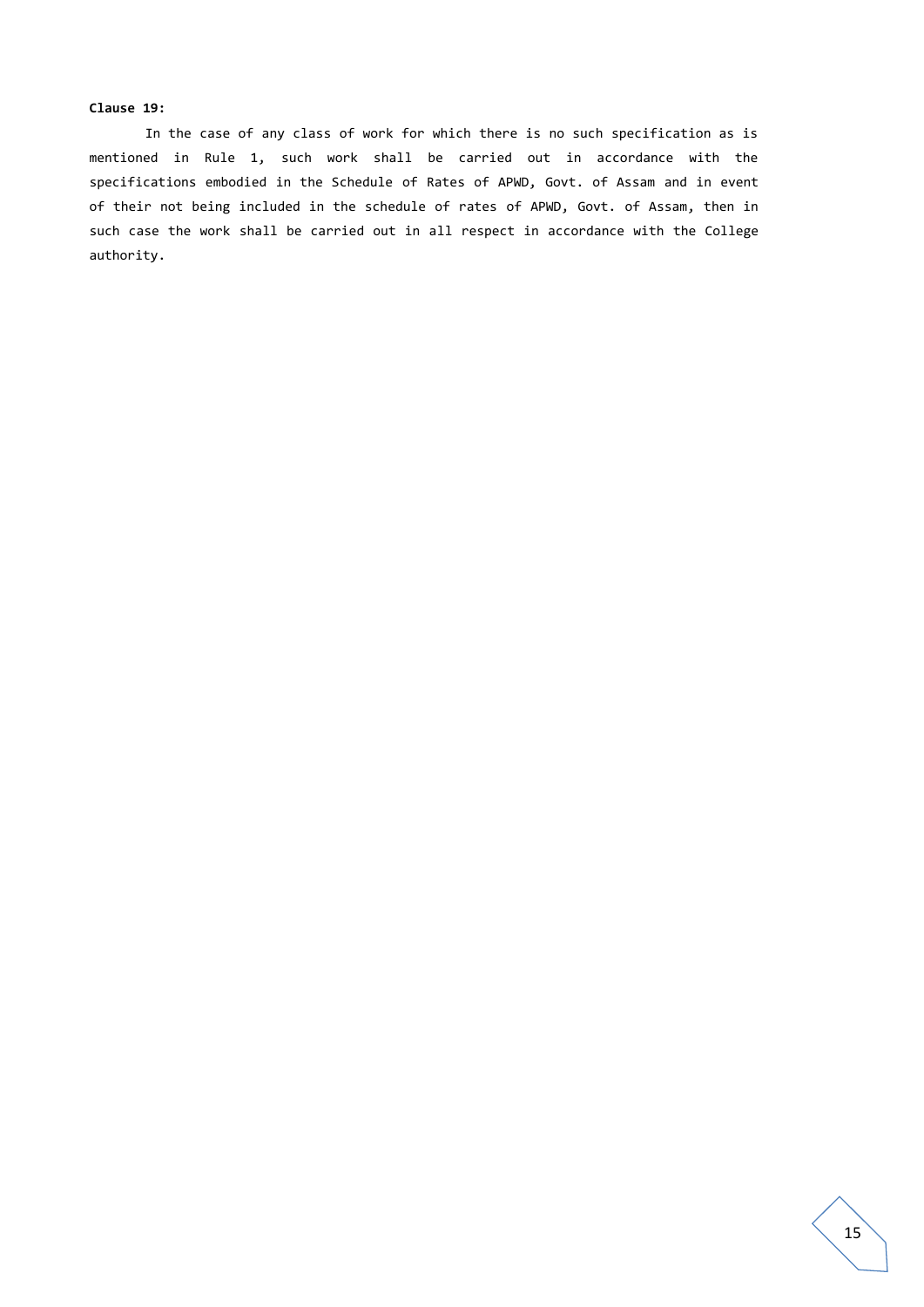## ITEM-WISE TENDER PAPER

**DETAILS ESTIMATE FOR CONSTRUCTION OF CLASSROOM ( LIGHT STRUCTURE ) NEAR DAY-HOME, HANDIQUE GIRL'S COLLEGE, DIGHALIPUKURIPAR, PANBAZAR, GUWAHATI-781001**

| S1.<br>No.     | Description of Item                                                                                                                                                                                                                                                                                                                                                                                                                                                             | Qty    | Units      | Rate | Amount in<br>Work | Amount in<br>figure |
|----------------|---------------------------------------------------------------------------------------------------------------------------------------------------------------------------------------------------------------------------------------------------------------------------------------------------------------------------------------------------------------------------------------------------------------------------------------------------------------------------------|--------|------------|------|-------------------|---------------------|
| $\mathbf{1}$   | Plain cement concrete floor<br>base in prop1:3:6 laid in<br>bays as specified<br>alternate<br>with coarse agg. of size 13mm<br>to 32mm including dewatering<br>if necessary, and curing etc.<br>complete.                                                                                                                                                                                                                                                                       |        |            |      |                   |                     |
|                | b) 50mm thick                                                                                                                                                                                                                                                                                                                                                                                                                                                                   | 191.25 | SQM        |      |                   |                     |
| $\overline{2}$ | Providing<br>and<br>laying<br>plain/reinforced<br>cement<br>concrete works cement, coarse<br>sand & 20mm down graded stone<br>aggregate<br>including<br>dewatering if necessary, and<br>curing complete but excluding<br>of<br>form<br>cost<br>work<br>and<br>reinforcement for reinforced<br>cement concrete work (form<br>work and reinforcement will<br>be<br>measured<br>and<br>paid<br>separately)<br>B) In super structure from<br>plinth level up to 1st floor<br>level. |        |            |      |                   |                     |
|                | Columns, pillars,<br>posts,<br>struts, suspended<br>floor,<br>roof, landing, shelf<br>and<br>balcony,<br>support,<br>lintel,<br>sill<br>band,<br>beam,<br>girder,<br>cantilever,<br>bressumer,<br>staircase (except<br>spiral<br>landing<br>staircase<br>and<br>$\lambda$<br>including preparing the top<br>surface<br>and finishing<br>of<br>nosing.                                                                                                                           |        |            |      |                   |                     |
|                | M20 grade concrete or Prop.<br>1:1.5:3                                                                                                                                                                                                                                                                                                                                                                                                                                          | 8.43   | <b>CUM</b> |      |                   |                     |
| 3              | <b>SHUTTERING</b><br>Form<br>TIMBER<br>$\epsilon$<br>Work)<br>Providing form work<br>of<br>ordinary timber planking so<br>as to give a rough finish<br>including<br>centering,<br>shuttering, strutting<br>and<br>propping etc., height of<br>propping and centering below<br>supporting floor to ceiling<br>not exceeding<br>4.0M<br>and<br>removal of the same for in-<br>situ reinforced concrete and                                                                        |        |            |      |                   |                     |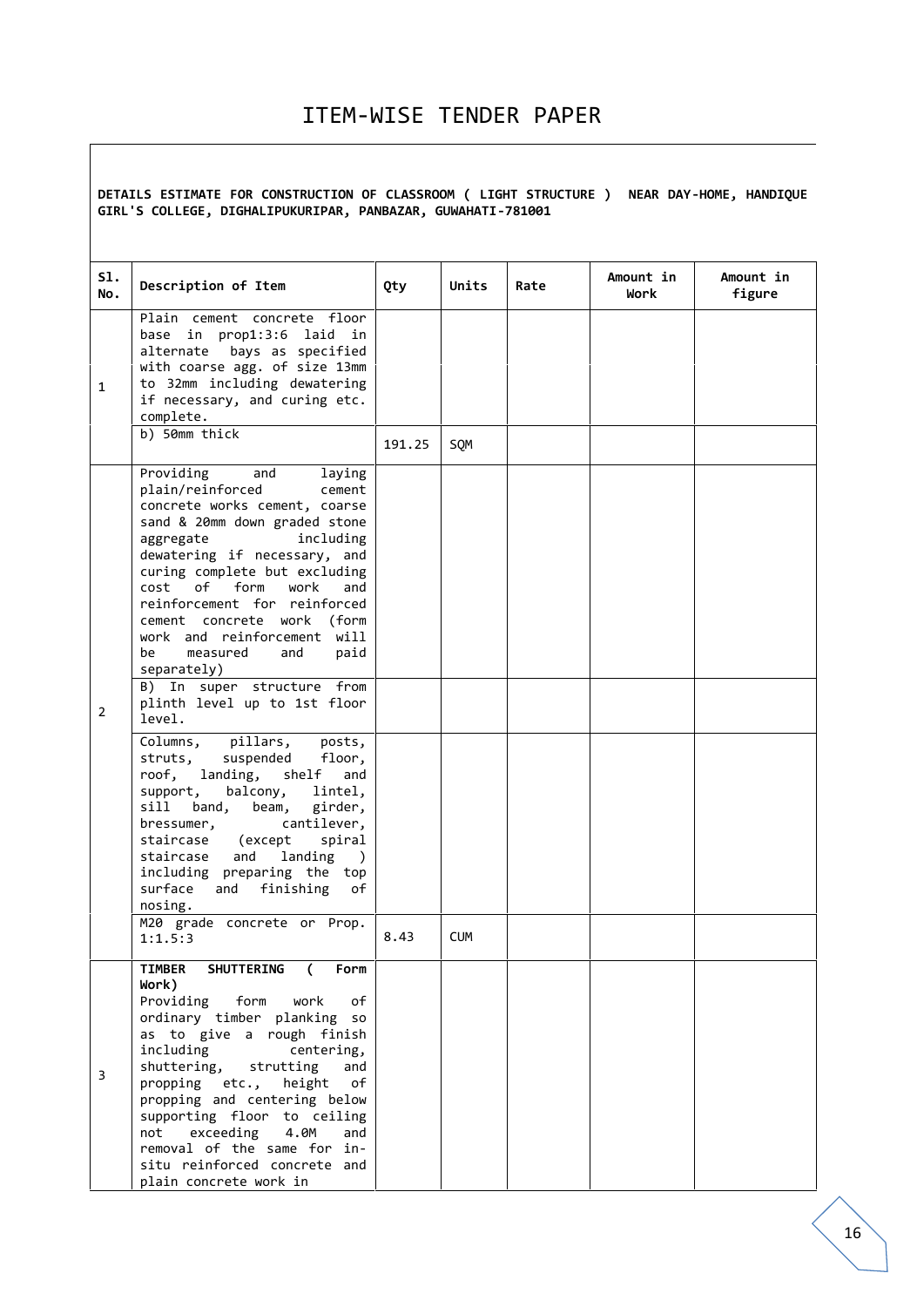|   | Columns, Pillars,<br>Posts<br>&<br>Strut<br>(a)<br>Square, Rectangular,<br>polygonal in plan or<br>any<br>shape like Tee/L etc. having<br>vertical<br>plane<br>face<br>Using 38mm thick                                                                                                                                                                                      | 59.40  | SQM        |  |  |
|---|------------------------------------------------------------------------------------------------------------------------------------------------------------------------------------------------------------------------------------------------------------------------------------------------------------------------------------------------------------------------------|--------|------------|--|--|
|   | Sides and Soffits of Beams,<br>beam haunchings, cantilever<br>girders, bressumers, lintels<br>horizontal<br>and<br>ties.<br>(a) For depth not exceeding<br>1.0M.<br>(i) Using 38mm thick plank                                                                                                                                                                               | 80.75  | SQM        |  |  |
|   | Flat Surfaces such as soffits<br>of suspended floors, roofs,<br>landings, cantelever slabs,<br>chajjas, balconies and the<br>like.<br>(a) Floors etc. upto 200mm in<br>thickness.<br>(i) Using 38mm thick plank                                                                                                                                                              | 12.50  | SQM        |  |  |
|   | Cellular Concrete Block work<br>using Cellular Light Weight<br>block<br>оf<br>concrete<br>Size<br>500x200x100mm conforming to<br>$pt-4$<br>IS-2185 Pt-3 or<br>in<br>cement morter of proportion<br>1: 5 including racking out                                                                                                                                                |        |            |  |  |
| 4 | joints and curing complete as<br>directed/<br>instructed.<br>(protruding rod is to be<br>provided at every 3 course<br>interval and will be measured<br>and paid separately)<br>(b) In superstructure above                                                                                                                                                                  |        |            |  |  |
|   | plinth level up to 1st floor<br>level.                                                                                                                                                                                                                                                                                                                                       | 35.09  | <b>CUM</b> |  |  |
| 5 | Cement concrete works<br>in<br>topping 1:1:2 (1cement :1sand<br>:2 graded aggregates on R.C.C<br>rise<br>floor, tread<br>and<br>оf<br>finished<br>with<br>steps<br>a<br>floating coat of neat cement<br>using cement slurry for bond<br>@ 2.75 kg.of cement per sq.<br>m. of floor to be laid in<br>including curing<br>panels<br>complete as directed.<br>$(a)$ 15 mm thick | 191.25 | SQM        |  |  |
| 6 | Red oxide plaster skirting<br>with top layer of 5 mm thick<br>cement plaster of cement mix<br>using 3.5 kg. red oxide of<br>iron per 50kg of cement in<br>proportion 1:3 (1 cement: 3<br>coarse sand) finished with a<br>floating coat of cement red<br>oxide mix of same proportion.<br>(a) 15 mm thick with under                                                          |        |            |  |  |
|   | layer of 10 mm thick cement<br>plaster.                                                                                                                                                                                                                                                                                                                                      | 12.75  | SQM        |  |  |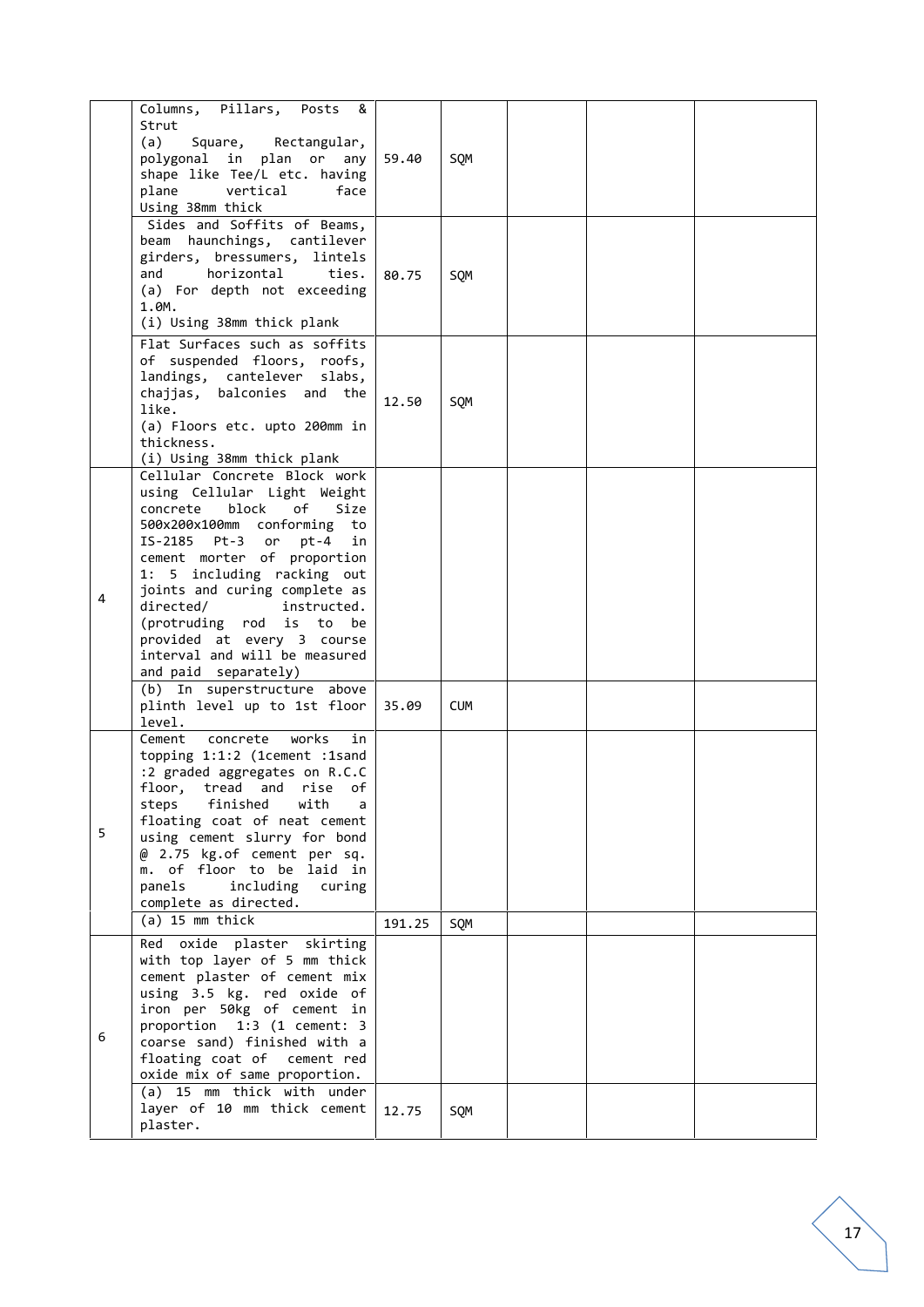| $\overline{7}$ | 20 mm thick Cement plaster in<br>two coats on single or half<br>walls for interior<br>hrick<br>plastering up to 1st floor<br>level including<br>arises,<br>internal rounded angles,<br>chamfers and/or rounded<br>angles not exceeding 80mm in<br>girth and finished even and<br>smooth<br>including<br>curing<br>complete as directed.<br>A) On rough side (backing<br>coat 15 mm and finishing coat<br>5mm thick) |        |     |  |  |
|----------------|---------------------------------------------------------------------------------------------------------------------------------------------------------------------------------------------------------------------------------------------------------------------------------------------------------------------------------------------------------------------------------------------------------------------|--------|-----|--|--|
|                | b) In cement mortar 1:4                                                                                                                                                                                                                                                                                                                                                                                             | 340.00 | SQM |  |  |
|                | B) On fair side (backing coat<br>10 mm and finishing coat 10mm<br>thick)                                                                                                                                                                                                                                                                                                                                            |        |     |  |  |
|                | b) In cement mortar 1:4                                                                                                                                                                                                                                                                                                                                                                                             | 324.92 | SQM |  |  |
| 8              | Extra over item no $6.2.1$ to<br>6.2.3 for providing<br>and<br>mixing water<br>proofing<br>materials in cement mortar in<br>prop as recommended by the<br>manufacturer including curing<br>complete as directed.                                                                                                                                                                                                    |        |     |  |  |
|                | ii) 20 mm thick plaster                                                                                                                                                                                                                                                                                                                                                                                             |        |     |  |  |
|                | b) In cement mortar 1:4                                                                                                                                                                                                                                                                                                                                                                                             | 664.92 | SOM |  |  |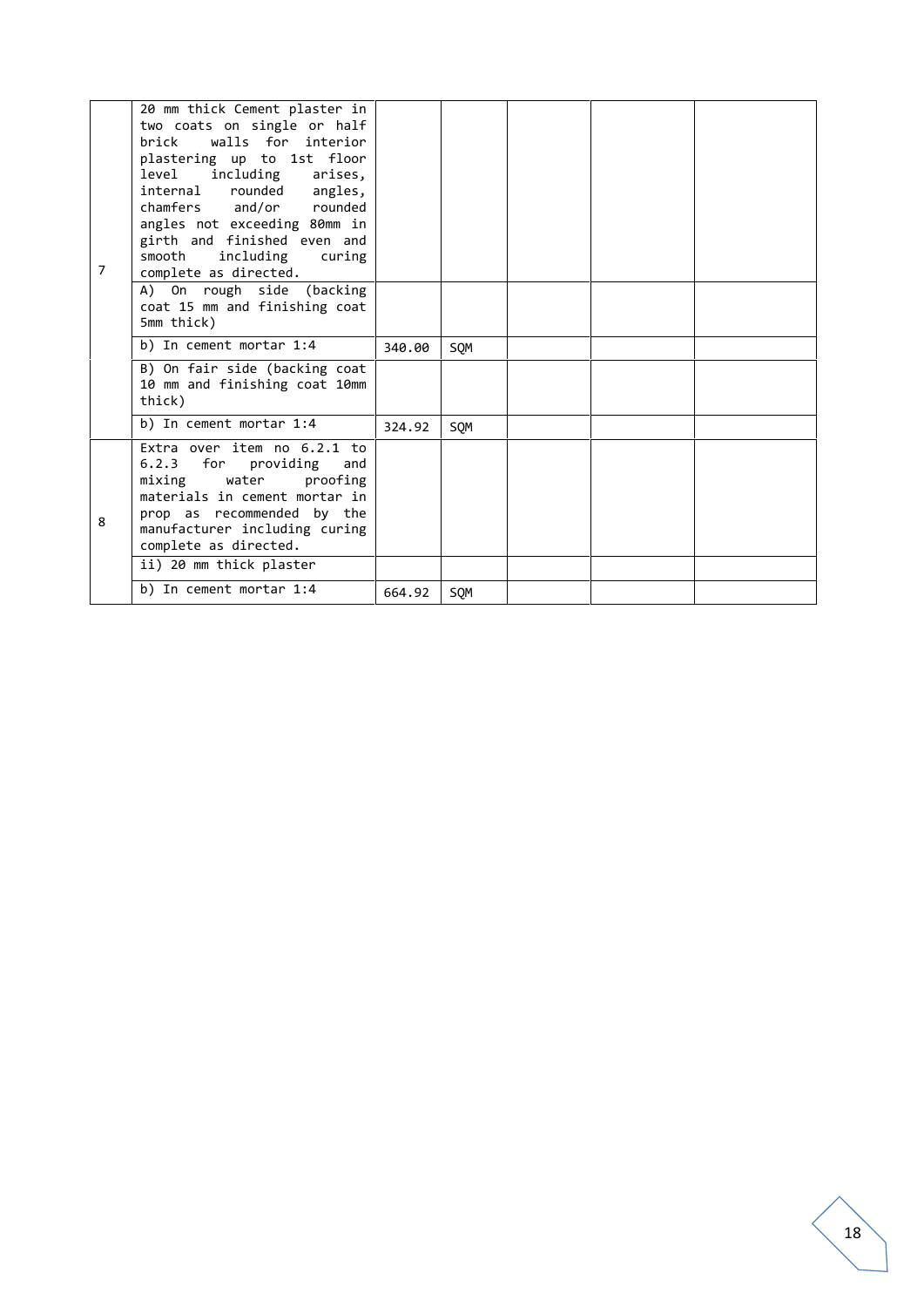|    | Ceiling with Exposed Metal                                   |        |     |  |    |
|----|--------------------------------------------------------------|--------|-----|--|----|
|    | (G.I.) Frame work with E-Grid                                |        |     |  |    |
|    | $-2430$<br>Providing and                                     |        |     |  |    |
|    | fixing, in position suspended                                |        |     |  |    |
|    | false ceiling using E-Grid                                   |        |     |  |    |
|    | (exposed ceiling suspension                                  |        |     |  |    |
|    | 2430 system) of grid size                                    |        |     |  |    |
|    | 600mm x 600mm/1200mmx600mm                                   |        |     |  |    |
|    | with main runner 38 x 24mm,                                  |        |     |  |    |
|    | cross tee 29mm x 24mm & wall                                 |        |     |  |    |
|    | angle 24mm x 24mm . Using                                    |        |     |  |    |
|    | 4mm/6mm thick High Pressure                                  |        |     |  |    |
|    | Steam<br>Cured<br>Non<br>Asbestos                            |        |     |  |    |
|    | Fibre Cement Board as per IS                                 |        |     |  |    |
|    | 14862, to be placed in a grid                                |        |     |  |    |
|    | of G.I. system duly suspended                                |        |     |  |    |
|    | with 4mm/6mm dia G.I/M.S bar                                 |        |     |  |    |
|    | hanger fixed with steel dash                                 |        |     |  |    |
|    | fasteners or iron purlin from                                |        |     |  |    |
|    | the roof with adjustment clip                                |        |     |  |    |
|    | providing positions for light                                |        |     |  |    |
|    | fixtures, air conditioning                                   |        |     |  |    |
|    | diffuser<br>and<br>ducts,                                    |        |     |  |    |
|    | sprinklers, smoke detectors                                  |        |     |  |    |
| 9  | etc. The main runners to be                                  |        |     |  |    |
|    | secured to structural soffit                                 |        |     |  |    |
|    | by hanger @ 1220mm maximum                                   |        |     |  |    |
|    | c/c. The last hanger at the<br>of each main<br>end<br>runner |        |     |  |    |
|    | should not be placed at more                                 |        |     |  |    |
|    | than 450mm from the adjacent                                 |        |     |  |    |
|    | wall. Flush fitting 1220mm                                   |        |     |  |    |
|    | cross tee to be interlocked                                  |        |     |  |    |
|    | between main runners @ 610mm                                 |        |     |  |    |
|    | $c/c$ , so as to form 600mm $x$                              |        |     |  |    |
|    | 600mm/1200mmx600mm grid, all                                 |        |     |  |    |
|    | complete as per the drawing &                                |        |     |  |    |
|    | directions of<br>engineer-in-                                |        |     |  |    |
|    | charge.                                                      |        |     |  |    |
|    | Finally, if specified, boards                                |        |     |  |    |
|    | are to be painted with 2                                     |        |     |  |    |
|    | coats of acrylic emulsion                                    |        |     |  |    |
|    | paint of approved shade/make                                 |        |     |  |    |
|    | over a coat of cement primer                                 |        |     |  |    |
|    | before installing it on the                                  |        |     |  |    |
|    | grid.<br>(A)                                                 |        |     |  |    |
|    | Standard<br>Ceilings<br>оf<br>Everest make or equivalent as  |        |     |  |    |
|    | directed by the Department                                   |        |     |  |    |
|    | i) Using 4 mm thick FC Board                                 |        |     |  |    |
|    |                                                              | 191.25 | SQM |  |    |
|    | Supplying, fitting and fixing                                |        |     |  |    |
|    | in position reinforcement                                    |        |     |  |    |
|    | bars conforming to relevant<br>I.S. Code for R.C.C. work/    |        |     |  |    |
|    | R.B.                                                         |        |     |  |    |
|    | walling<br>including<br>straightening,<br>cleaning,          |        |     |  |    |
|    | cutting and bending to proper                                |        |     |  |    |
|    | shapes and length as<br>per                                  |        |     |  |    |
| 10 | details,<br>supplying<br>and                                 |        |     |  |    |
|    | binding with 20G annealed                                    |        |     |  |    |
|    | black wire and placing in                                    |        |     |  |    |
|    | position with proper blocks,                                 |        |     |  |    |
|    | supports, chairs,<br>spacers                                 |        |     |  |    |
|    | etc.<br>complete.                                            |        |     |  |    |
|    | (No extra measurement<br>for <b>f</b>                        |        |     |  |    |
|    | lap, hook, chair, anchor etc.                                |        |     |  |    |
|    | will be entertained in the                                   |        |     |  |    |
|    |                                                              |        |     |  |    |
|    |                                                              |        |     |  | 19 |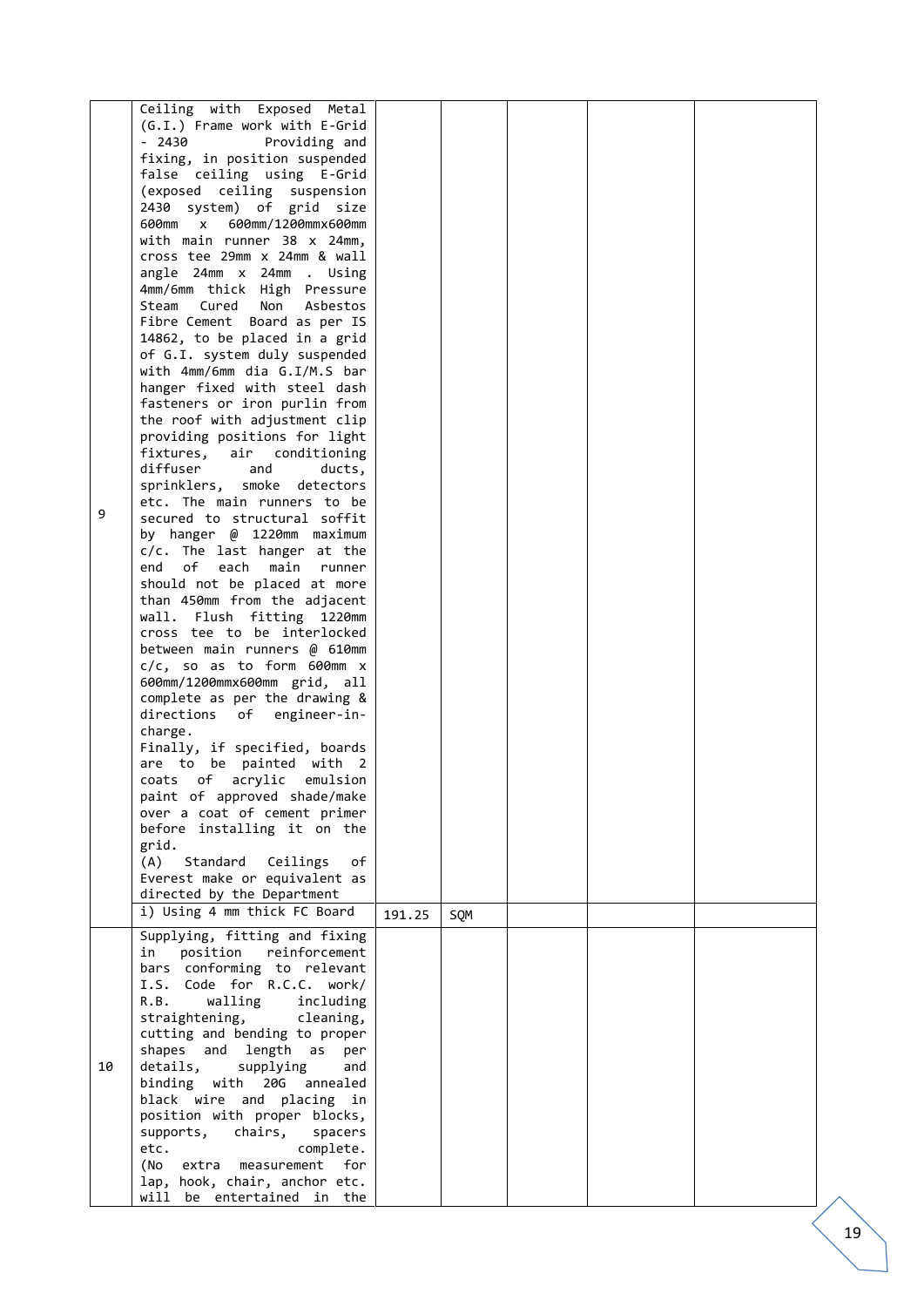|    | they<br>measurement<br>are<br>as                               |        |            |  |  |
|----|----------------------------------------------------------------|--------|------------|--|--|
|    | included in the rate) (Upto                                    |        |            |  |  |
|    | 1st floor level)                                               |        |            |  |  |
|    |                                                                |        |            |  |  |
|    |                                                                |        |            |  |  |
|    | (ii)Super Ductile (SD) TMT                                     | 11.66  | QTL        |  |  |
|    | reinforcement bars                                             |        |            |  |  |
|    | Providing<br>Pre<br>Painted                                    |        |            |  |  |
|    | Galvalume<br>Sheet<br>Roofing                                  |        |            |  |  |
|    | (PPGL)<br>at<br>all<br>levels                                  |        |            |  |  |
|    | including fitting and fixing<br>self drilling, self tapping    |        |            |  |  |
|    | complete<br>screws<br>(Roof                                    |        |            |  |  |
|    | trusses, purlins etc. to be                                    |        |            |  |  |
| 11 | measured<br>and<br>paid                                        |        |            |  |  |
|    | separately.)                                                   |        |            |  |  |
|    | TATA Blue scope/ Dyna roof /                                   |        |            |  |  |
|    | Durakolor /Wonder Roof or                                      |        |            |  |  |
|    | equivalent as directed by the                                  |        |            |  |  |
|    | Department                                                     |        |            |  |  |
|    | $(b)$ 0.50 mm thick                                            | 120.00 | SQM        |  |  |
|    |                                                                |        |            |  |  |
|    | Pre<br>Providing<br>Painted                                    |        |            |  |  |
|    | Galvalume<br>Sheet<br>(PPGL)                                   |        |            |  |  |
|    | accessories ( Ridges / Valley                                  |        |            |  |  |
|    | / Gutter / Flashing)<br>at all<br>levels including fitting and |        |            |  |  |
|    | fixing self drilling,<br>self                                  |        |            |  |  |
| 12 | tapping screws complete.                                       |        |            |  |  |
|    | TATA Blue scope/ Dyna roof /                                   |        |            |  |  |
|    | Durakolor /Wonder Roof<br>or                                   |        |            |  |  |
|    | equivalent as directed by the                                  |        |            |  |  |
|    | Department                                                     |        |            |  |  |
|    | $(iii)$ 0.50 mm thick                                          | 62.00  | <b>RM</b>  |  |  |
|    |                                                                |        |            |  |  |
|    | Providing wood work in frame                                   |        |            |  |  |
|    | (chowkaths)<br>of<br>doors,<br>windows, clerestory<br>windows  |        |            |  |  |
|    | and<br>other<br>similar<br>works                               |        |            |  |  |
|    | wrought, framed and fixed in                                   |        |            |  |  |
|    | position in contact with C.C                                   |        |            |  |  |
|    | brick<br>wall<br>masonry<br>or                                 |        |            |  |  |
|    | including supplying, fitting                                   |        |            |  |  |
|    | and fixing with M.S. hold                                      |        |            |  |  |
| 13 | fast (40mmx3mmx250mm) as per                                   |        |            |  |  |
|    | design embedded<br>in<br>cement                                |        |            |  |  |
|    | concrete block in proportion                                   |        |            |  |  |
|    | 1:2:4 and with two coats of                                    |        |            |  |  |
|    | kiricide oiling to the timber<br>faces in contact with C.C and |        |            |  |  |
|    | masonry<br>as<br>directed<br>and                               |        |            |  |  |
|    | specified.                                                     |        |            |  |  |
|    | (b). With 1st class timber                                     |        |            |  |  |
|    | (Bonsum/ Sundi)                                                | 0.45   | <b>CUM</b> |  |  |
|    | Providing, fitting and fixing                                  |        |            |  |  |
|    | fully glazed<br>wooden<br>door                                 |        |            |  |  |
|    | shutters with necessary butt                                   |        |            |  |  |
|    | hinges, screws etc. complete                                   |        |            |  |  |
|    | as per approved drawing as                                     |        |            |  |  |
| 14 | directed and specified at all                                  |        |            |  |  |
|    | levels.(fittings e.g. tower                                    |        |            |  |  |
|    | handle, aldrop,<br>bolt, door<br>glass panes etc. should be    |        |            |  |  |
|    | measured<br>and<br>paid                                        |        |            |  |  |
|    | separately.)                                                   |        |            |  |  |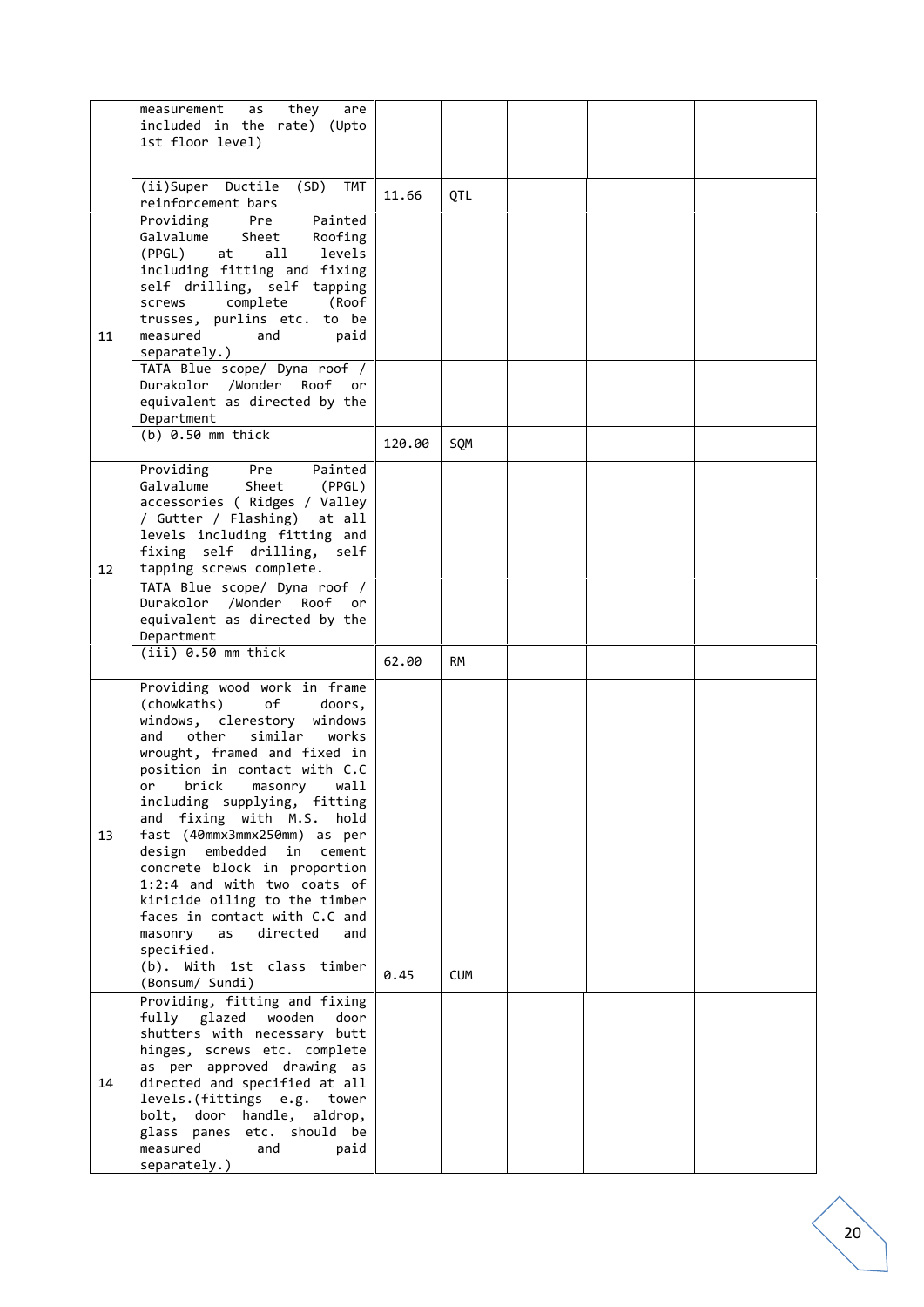|    | Sissu Wood - 40 mm thick                                                                                                                                                                                                                                                                                                                                                                                                                                                                                                                                                                     | 12.60 | SQM       |  |  |
|----|----------------------------------------------------------------------------------------------------------------------------------------------------------------------------------------------------------------------------------------------------------------------------------------------------------------------------------------------------------------------------------------------------------------------------------------------------------------------------------------------------------------------------------------------------------------------------------------------|-------|-----------|--|--|
|    | VENEERED PARTICLE BOARD DOOR<br><b>SHUTTERS</b>                                                                                                                                                                                                                                                                                                                                                                                                                                                                                                                                              |       |           |  |  |
| 15 | Providing, fitting and fixing<br>factory made exterior type<br>fully panelled single leaf<br>door<br>shutters of<br>approved<br>brand conforming to relevant<br>I.S code having kiln seasoned<br>and vacuum pressure treated<br>Hollock / Bonsum / Sundi<br>rail and styles with pannel<br>of Anchor brand 12mm thick<br>veneered Teak wood particle<br>board bonded with phenol -<br>formaldehyde synthetic resin<br>adhesive conforming<br>to<br>relevant I.S code including 4<br>nos of oxidised iron butt<br>hinges (100mm x75 mm x3.55mm)<br>to each leaf complete.<br>$(i)$ 40mm thick | 21.45 | SQM       |  |  |
| 16 | <b>BARGE</b><br><b>BOARD</b><br>Providing barge board of size<br>200mm x 20mm with 1st class<br>local Hollock/ Bonsum timber<br>including fitting and fixing<br>with necessary wood<br>screws<br>etc. complete.                                                                                                                                                                                                                                                                                                                                                                              | 62.00 | <b>RM</b> |  |  |
| 17 | Supplying, fitting and fixing<br>anodised aluminium decorated<br>grill with anodised aluminium<br>rectangular frame of 'F' and<br>'н'.<br>section<br>fitted<br>with<br>walls, columns or stiffeners<br>by special type of screws as<br>specification<br>per<br>by the<br>Department for all levels.<br>(Aluminium Alloy<br>procured<br>primary<br>from<br>aluminium<br>producer (On submission of<br>certificate<br>of<br>alloy<br>purchasing<br>primary<br>from<br>producer)                                                                                                                | 10.00 | SQM       |  |  |
| 18 | Providing, fitting and fixing<br>anodised<br>aluminium sliding<br>windows and ventilators of<br>standard sections of approved<br>brand<br>without<br>horizontal<br>glazing bars, joints mitred<br>and welded (manufactured to<br>relevant IS specifications)<br>providing<br>and<br>and<br>fixing<br>handles, angle cleat, rubber<br>gasket,<br>roller,<br>bolting<br>device, locking arrangements,<br>screws<br>etc<br>required<br>as<br>complete<br>specified<br>as<br>and<br>directed for all levels.<br>(a)2 Track sliding window                                                        |       |           |  |  |
|    | (ii)6mm clear glass                                                                                                                                                                                                                                                                                                                                                                                                                                                                                                                                                                          | 11.40 | SQM       |  |  |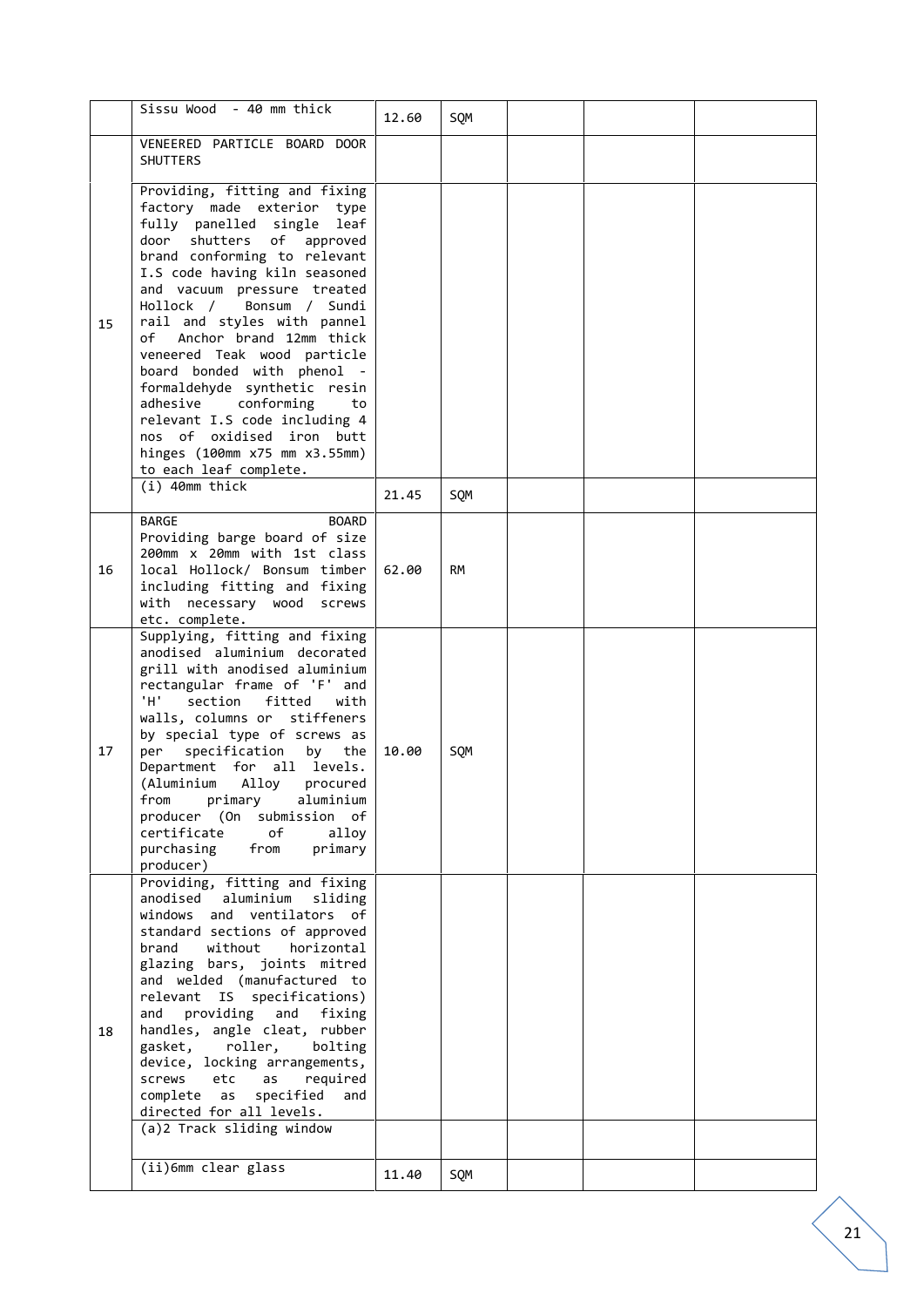|    | (a)3 Track sliding window                                                                                                                                                                                                                                                                                                                                                                                                                                                                                         |        |     |  |  |
|----|-------------------------------------------------------------------------------------------------------------------------------------------------------------------------------------------------------------------------------------------------------------------------------------------------------------------------------------------------------------------------------------------------------------------------------------------------------------------------------------------------------------------|--------|-----|--|--|
|    | (ii)6mm clear glass                                                                                                                                                                                                                                                                                                                                                                                                                                                                                               | 18.00  | SQM |  |  |
|    | PLASTER OF PARIS & WALL PUTTY                                                                                                                                                                                                                                                                                                                                                                                                                                                                                     |        |     |  |  |
| 19 | Providing surface preparation<br>for walls, ceiling etc. using<br>average 1.50 mm thick plaster<br>of paris including clearing,<br>rubbing with<br>sand<br>paper,<br>filling gaps, depression etc.<br>where necessary, with chalk<br>powder and plaster of paris<br>paste, making the surface<br>even and smooth complete<br>at<br>all levels as specified and<br>directed.                                                                                                                                       | 664.92 | SQM |  |  |
| 20 | WALL PAINTING<br>Wall painting (two<br>coats)<br>with acrylic emulsion paint<br>approved<br>brand<br>and<br>manufacture (Asian<br>paint/<br>Berger paint/ ICI paint/ J &<br>N paint/ Nerolac) on new<br>surface to give an even shade<br>after thoroughly brushing the<br>surfaces free from mortar<br>droppings and other foreign<br>matter<br>and<br>sand<br>papered<br>smooth.<br>(a).Acrylic Emulsion<br>Paint<br>approved<br>brand<br>and<br>manufacture<br>(Asian<br>paint/<br>Berger paint/ ICI paint/ J & | 306.84 | SQM |  |  |
|    | N paint/ Nerolac)<br>EXTERIOR PAINTS / COATINGS                                                                                                                                                                                                                                                                                                                                                                                                                                                                   |        |     |  |  |
| 21 | Finishing wall with two coat<br>of<br>acrylic<br>emulsion<br>s<br>exterior paint of approved<br>brand of required shade<br>thinning by adding water as<br>the specification<br>of<br>per<br>manufacture after thoroughly<br>brooming the<br>surfaces<br>to<br>remove all dirt and remains<br>of loose powdered materials<br>as specified and directed by<br>the department. Asian paint/<br>Berger paint/ ICI paint / J&<br>N paint / Nerolac                                                                     | 340.00 | SQM |  |  |
|    | <b>PAINTING ON</b><br>WOOD<br><b>AND</b><br><b>WOOD</b>                                                                                                                                                                                                                                                                                                                                                                                                                                                           |        |     |  |  |
| 22 | WOOD BASED SURFACES<br>Applying priming coat<br>over<br>wood and wood<br>based<br>new<br>surfaces<br>100mm<br>over<br>in<br>girth/width<br>after<br>and<br>including preparing<br>the<br>surface<br>by<br>thoroughly<br>cleaning oil, grease, dirt<br>sand other foreign matter,<br>sand papering and knotting.<br>a). With ready mixed "red-                                                                                                                                                                     |        |     |  |  |
|    | lead/ red oxide" primer.                                                                                                                                                                                                                                                                                                                                                                                                                                                                                          | 10.08  | SQM |  |  |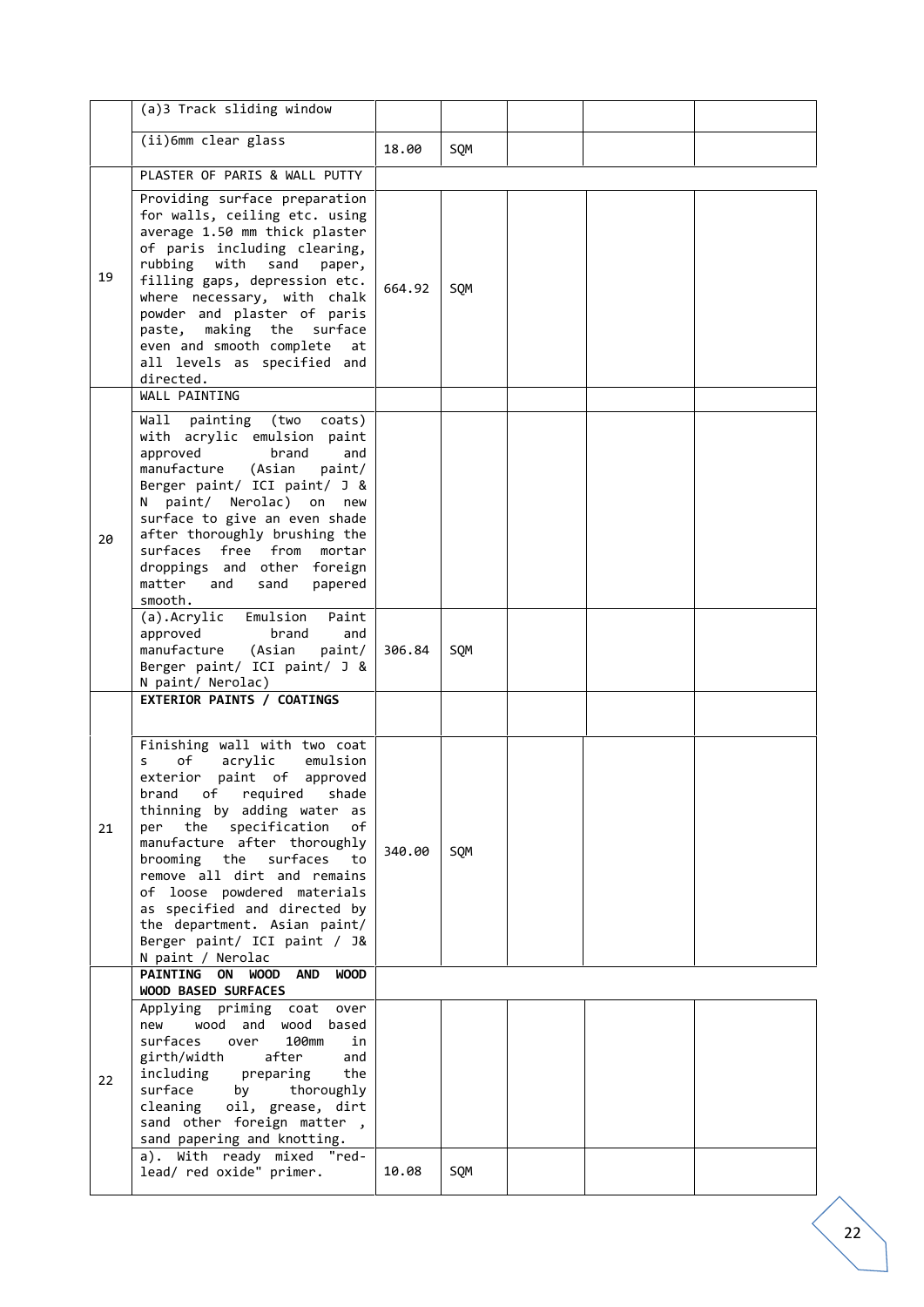| 23 | Painting two coats (excluding<br>priming coat) on new wood and<br>based<br>wood<br>surface<br>with<br>paint of approved<br>enamel<br>brand and manufacture (Asian<br>paint/ Berger paint/<br>ICI<br>paint/ J & N paint/ Nerolac)<br>give an<br>to<br>even<br>shade<br>including<br>cleaning<br>the<br>surfaces of all dirt, dust<br>and other foreign matter sand<br>papering and stopping.<br>a). General purpose (Asian<br>paint/ Berger paint/ ICI<br>paint/ J & N paint/ Nerolac).                                                      | 10.08          | SQM        |  |  |
|----|---------------------------------------------------------------------------------------------------------------------------------------------------------------------------------------------------------------------------------------------------------------------------------------------------------------------------------------------------------------------------------------------------------------------------------------------------------------------------------------------------------------------------------------------|----------------|------------|--|--|
|    | PAINTING ON STEEL AND OTHER<br>METAL SURFACE                                                                                                                                                                                                                                                                                                                                                                                                                                                                                                |                |            |  |  |
| 24 | Applying primary coat over<br>new steel and other metal<br>surface over 100m in width or<br>girth after preparing<br>the<br>surface<br>thoroughly<br>by<br>cleaning oil, grease, dirt<br>and other foreign matter and<br>scoured with wire brushes,<br>fine steels, wood scrapers<br>and sand paper.<br>a). With ready mixed "red-                                                                                                                                                                                                          |                |            |  |  |
| 25 | lead/ red oxide" primer.<br>Painting two coats (excluding<br>priming coat) on new steel<br>and other metal surface with<br>enamel paint of approved<br>brand and manufacture(Asian<br>paint/ Berger paint/<br>ICI<br>paint/ J & N paint/ Nerolac)<br>to give<br>shade<br>an<br>even<br>including<br>cleaning<br>the<br>surface of all dirt, dust and<br>other foreign matter.<br>(i).Surfaces over 100mm in<br>width or girth.<br>a). General purpose (Asian<br>paint/ Berger paint/ ICI<br>paint/ J & N paint/ Nerolac).                   | 10.00<br>10.00 | SQM<br>SQM |  |  |
| 26 | Providing fitting, hoisting<br>and fixing of roof trusses<br>including purlins fabricated<br>using MS circular<br>hollow<br>conforming<br>section<br>to<br>relevant I.S. code, as per<br>approved design and drawings<br>including<br>providing M.S.<br>cleats, base plates, bolts<br>and nuts and one coat of red<br>oxide Zinc Chromate<br>primer<br>and two coats of approved<br>enamel<br>paints complete<br>including fitting necessary<br>for<br>cleats<br>etc.<br>fixing<br>ceiling joists as per design<br>and drawing as directed. |                |            |  |  |